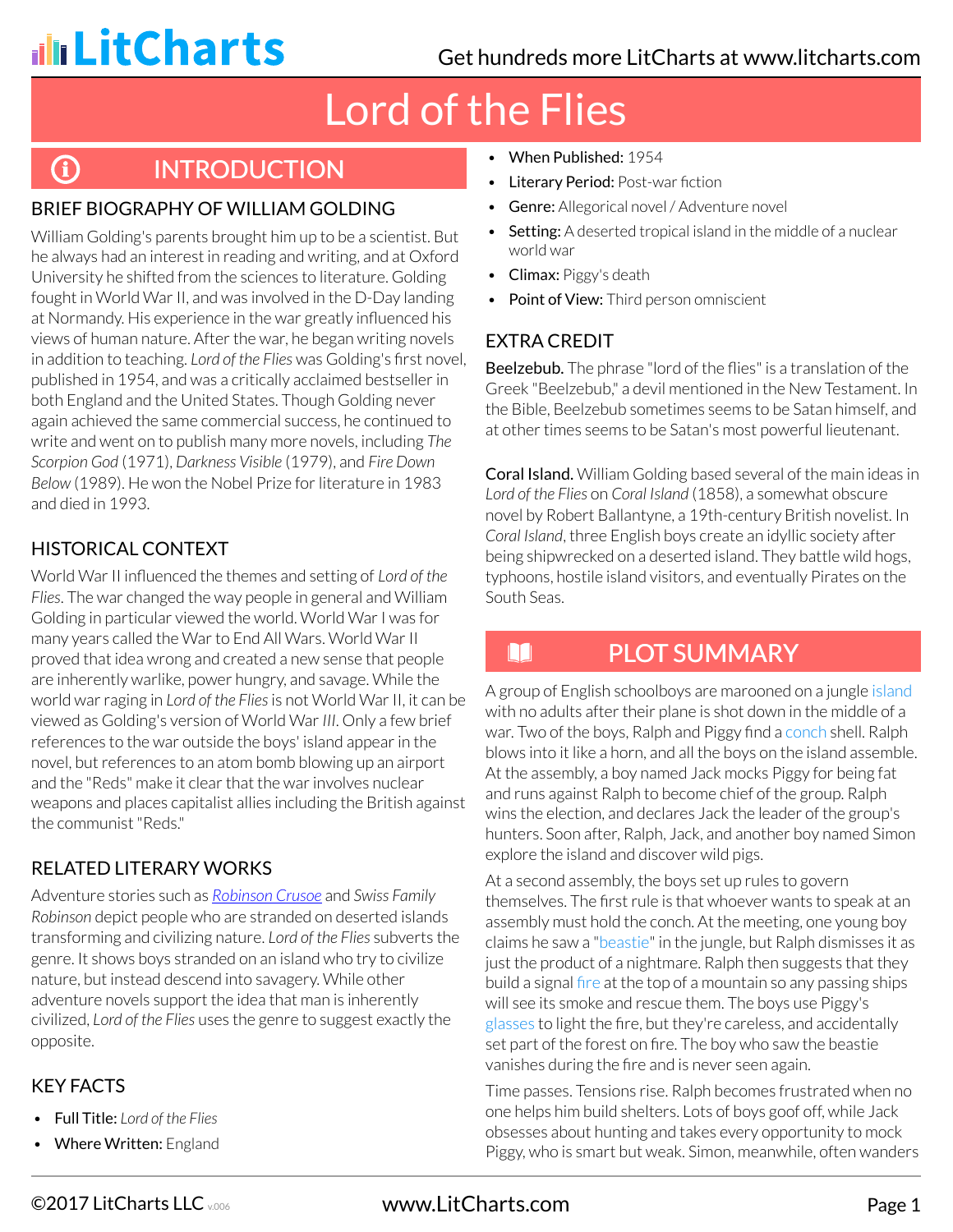off into the forest to meditate. The rivalry between Ralph and Jack erupts when Jack forces the boys who were supposed to watch the signal fire come hunting with him. They kill their first pig, but a ship passes while the signal fire is out, which causes a tremendous argument between Ralph and Jack.

Ralph calls an assembly hoping to set things right. But the meeting soon becomes chaotic as several younger boys talk about the beast. Now even the bigger boys are fearful. That night, after a distant airplane battle, a dead parachutist lands on the mountaintop next to the signal fire. The boys on duty at the fire think it's the beast. Soon Ralph and Jack lead an expedition to search the island for the beast. While searching, they find a rock outcropping that would make a great fort, but no beast. Tempers between the two boys soon flare up, and they climb the mountain in the dark to prove their courage. They spot the shadowy parachutist and think he's the beast.

The next morning, Jack challenges Ralph's authority at an assembly. Ralph wins, but Jack leaves the group, and most of the older boys join him. Jack's tribe paint their faces, hunt, and kill a pig. They then leave its head as an offering to the beast. Simon comes upon the head, and sees that it's the Lord of the Flies—the beast within all men. While Jack invites everyone to come to a feast, Simon climbs the mountain and sees the parachutist. When Simon returns to tell everyone the truth about the "beast," however, the boys at the feast have become a frenzied mob, acting out a ritual killing of a pig. The mob thinks Simon is the beast and kills him.

Jack's tribe moves to the rock fort. They steal Piggy's glasses to make fire. Ralph and his last allies, Piggy and the twins named Samneric, go to get the glasses back. Jack's tribe captures the twins, and a boy named Roger rolls a boulder from the fort that smashes the conch and kills Piggy. The next day the tribe hunts Ralph, setting fire to the forest as they do. He evades them as best he can, and becomes a kind of animal that thinks only of survival and escape. Eventually the boys corner Ralph on the beach where they first set up their society when they crash landed on the island. But the burning jungle has attracted a British Naval ship, and an officer is standing on the shore. The boys stop, stunned, and stare at the man. He jokingly asks if the boys are playing at war, and whether there were any casualties. When Ralph says yes, the officer is shocked and disappointed that English boys would act in such a manner. Ralph starts to cry, and soon the other boys start crying too. The officer, uncomfortable, looks away toward his warship.

#### **CHARACTERS A**

#### MAJOR CHARACTERS

**Ralph** – The largest and most physically powerful boy on the island. Despite his size and strength, Ralph shows no signs of wanting to dominate others and is preoccupied with being

rescued. He insists on planning and following the rules, and is able to prioritize the needs of the group above his own selfish desires. For example, Ralph builds the huts even though he dislikes the work, in contrast to the other boys who go off to play whenever they dislike doing important tasks. Ralph feels the exhilaration of hunting and killing, but he always manages to suppress savage feelings. *Ralph symbolizes law, government, and civil society.*

**Piggy** – The smartest boy on the island. Due to his obesity and asthma, Piggy is also the weakest of the biguns. Piggy believes passionately in civilization, law, and reasoning through problems, but he seldom does any work because of his obesity and his nonstop craving for food. Piggy also has a tendency to lecture and criticize. His condescension infuriates the other boys and inspires them to single him out, ridicule him, and even physically abuse him. *Piggy symbolizes science and rationality.*

Jack - The head boy of his chorus back in civilization, Jack becomes the leader of the hunters on the island. Jack loves power. Laws and rules interest him only because they give him the chance to punish the other boys and express his dominance over them. He loves to hunt and kill because it gives him a chance to dominate nature. Jack gets angry whenever he doesn't get his way: he believes a proper leader issues orders and is obeyed. By the end of the novel he becomes exactly that sort of leader, wielding power only for his own whim and benefit. *Jack symbolizes the human love of dominance and power*.

**Simon** – A dreamy, dark haired boy, prone to fainting spells and occasional fits. Simon is the only member of Jack's chorus who doesn't become a hunter. The most generous of the biguns, Simon helps Ralph build the shelters not out of a sense of duty, but because he wants to. Simon is also the most insightful and in many ways the bravest of the boys. Only Simon recognizes that the boys carry the beast within themselves; only Simon suggests that they confront the "beast" by climbing the mountain; and only Simon is unafraid when alone in the jungle. *Some critics have called Simon a symbol of Jesus Christ, but his symbolic role is actually more general. With his fits and spiritual insights, he stands for the mystics, prophets, and priests of all religions who confront and reveal the darkest aspects of human nature*.

**Roger** – A quiet, brooding member of Jack's chorus. Roger is at first little more than a mystery, a quiet, intense boy who seems to hide himself from the other boys. But as the trappings of civilization begin to recede on the island, Roger begins to reveal himself, first by throwing rocks at littleuns (and purposely missing), then by killing a pig more viciously than necessary, then by rolling a boulder down on Piggy, then by torturing Samneric, and finally by sharpening a stick on which he plans to stake Ralph's head, just as he earlier staked a pig's head. While Jack loves power, Roger loves to cause pain. *He symbolizes mankind's sadistic instincts, the suppressed desire to hurt others*.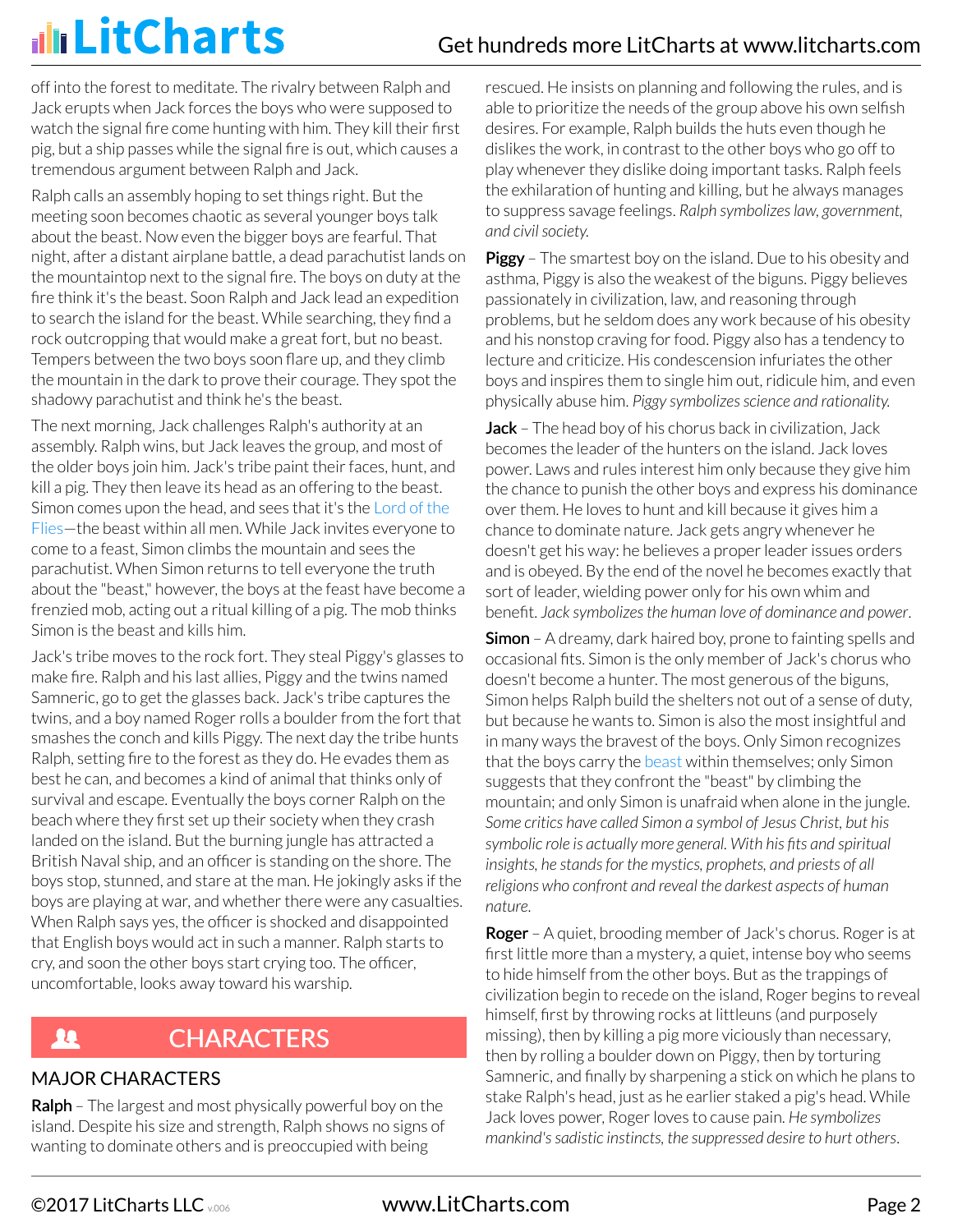## Get hundreds more LitCharts at [www.litcharts.com](https://www.litcharts.com/)

**Samneric** – The identical twins Sam and Eric who do everything together. They so closely resemble each other that the other boys use just one name to refer to both of them. The twins prove to be less influenced by fear of the beast or Jack than any of the other boys (except Ralph and Piggy), perhaps because as twins they're less alone than any of the other boys.

### MINOR CHARACTERS

**Phil** – A littleun who says he saw the beast, though the "beast" turns out to be Simon coming back from the jungle.

Percival Wemys Madison - A littleun who states his name, address, and telephone number whenever he talks to someone older, and who says the beast comes from the sea.

**British Naval Officer** – An officer on a warship of the British Navy. He believes wholeheartedly that Britain is superior to all other civilizations.

Henry - A littleun at whom Roger throws rocks.

Maurice - A bigun.

Robert – A bigun.

Bill – A bigun.



## **THEMES**

In LitCharts literature guides, each theme gets its own colorcoded icon. These icons make it easy to track where the themes occur most prominently throughout the work. If you don't have a color printer, you can still use the icons to track themes in black and white.

### HUMAN NATURE

William Golding once said that in writing *Lord of the Flies* he aimed to trace society's flaws back to their source in human nature. By leaving a group of

English schoolboys to fend for themselves on a remote jungle island, Golding creates a kind of human nature laboratory in order to examine what happens when the constraints of civilization vanish and raw human nature takes over. In *Lord of the Flies*, Golding argues that human nature, free from the constraints of society, draws people away from reason toward savagery.

The makeshift civilization the boys form in *Lord of the Flies* collapses under the weight of their innate savagery: rather than follow rules and work hard, they pursue fun, succumb to fear, and fall to violence. Golding's underlying argument is that human beings are savage by nature, and are moved by primal urges toward selfishness, brutality, and dominance over others. Though the boys think the beast lives in the jungle, Golding makes it clear that it lurks only in their hearts.



#### CIVILIZATION

Although Golding argues that people are fundamentally savage, drawn toward pleasure and violence, human beings *have* successfully managed

to create thriving civilizations for thousands of years. So that disproves Golding's theory about human nature being savage, right? Wrong. The famous psychologist Sigmund Freud argued that without the innate human capacity to repress desire, civilization would not exist. In *Lord of the Flies*, Golding makes a similar argument. He depicts civilization as a veil that through its rules and laws masks the evil within every individual. So even while civilizations thrive, they are merely hiding the beast. They have not destroyed it.

The *Lord of the Flies* is a chronicle of civilization giving way to the savagery within human nature, as boys shaped by the supremely civilized British society become savages guided only by fear, superstition, and desire. And even before the boys become fully savage under Jack, Golding shows hints of the savage beast within society by showing Piggy's love of food, the way the boys laugh when Jack mocks Piggy, and all the boys' irrational fear of the "beast." And as the boys on the island shed civilization for savagery, the adults of the supposedly "civilized" world outside the island are engaged in a savage and brutal worldwide nuclear war.



### SAVAGERY AND THE "BEAST"

The "beast" is a symbol Golding uses to represent the savage impulses lying deep within every human being. Civilization exists to suppress the beast. By

keeping the natural human desire for power and violence to a minimum, civilization forces people to act responsibly and rationally, as boys like Piggy and Ralph do in *Lord in the Flies*. Savagery arises when civilization stops suppressing the beast: it's the beast unleashed. Savages not only acknowledge the beast, they thrive on it and worship it like a god. As Jack and his tribe become savages, they begin to believe the beast exists physically—they even leave it offerings to win its favor to ensure their protection. Civilization forces people to hide from their darkest impulses, to suppress them. Savages surrender to their darkest impulses, which they attribute to the demands of gods who require their obedience.



#### SPIRITUALITY AND RELIGION

Most of the boys on the island either hide behind civilization, denying the beast's existence, or succumb to the beast's power by embracing

savagery. But in *Lord of the Flies*, Golding presents an alternative to civilized suppression and beastly savagery. This is a life of religion and spiritual truth-seeking, in which men look into their own hearts, accept that there is a beast within, and face it squarely.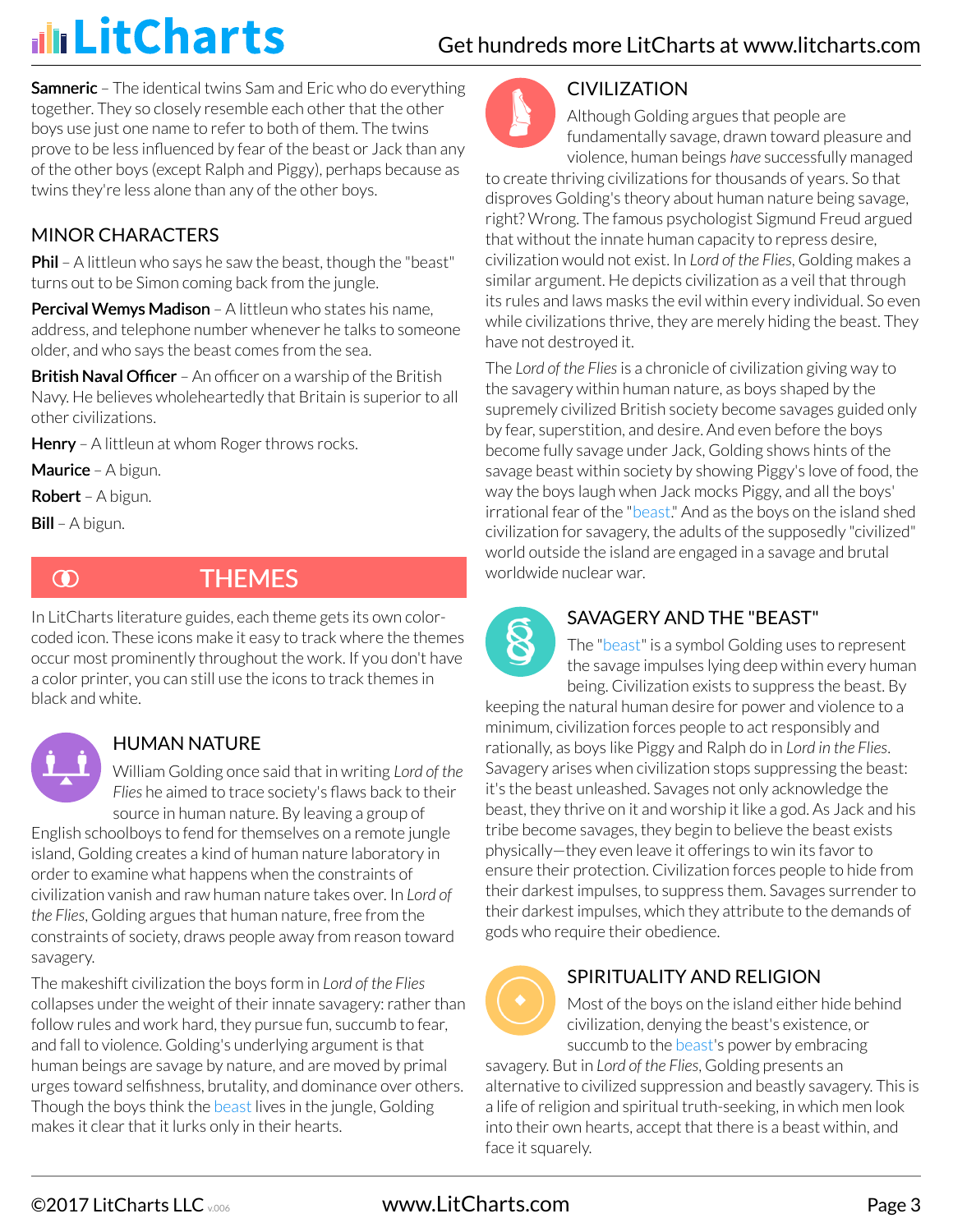Simon occupies this role in *Lord of the Flies*, and in doing so he symbolizes all the great spiritual and religious men, from Jesus to Buddha to nameless mystics and shamans, who have sought to help other men accept and face the terrible fact that the beast they fear is themselves. Of all the boys, only Simon fights through his own fear to discover that the "beast" at the mountaintop is just a dead man. But when Simon returns with the news that there's no real beast, only the beast within, the other boys kill him. Not just the savages, not just the civilized boys—all the boys kill Simon, because all of the boys lack the courage Simon displayed in facing the beast.



### THE WEAK AND THE STRONG

Within the larger battle of civilization and savagery ravaging the boys's community on the island, *Lord of the Flies* also depicts in great detail the

relationships and power dynamics between the boys. In particular, the novel shows how boys fight to belong and be respected by the other boys. The main way in which the boys seek this belonging and respect is to appear strong and powerful. And in order to appear strong and powerful, boys give in to the savage instinct to ignore, pick on, mock, or even physically abuse boys who are weaker than them. Over and over, *Lord of the Flies* shows instances where a boy who feels vulnerable will save himself by picking on a weaker boy.



## **SYMBOLS**

Symbols appear in blue text throughout the Summary and Analysis sections of this LitChart.



### THE ISLAND

The tropical island, with its bountiful food and untouched beauty, symbolizes paradise. It is like a

Garden of Eden in which the boys can try to create the perfect society from scratch.



## THE LORD OF THE FLIES (THE BEAST)

The "Lord of the Flies," or the beast, inhabits the severed pig head that Jack's hunters stake into the

ground and leave as an offering. Simon recognizes that the Lord of the Flies is the savage monster buried in everyone. When the Lord of Flies tells Simon "we are going to have fun on this island," it means they're going to indulge every want and desire, without regard to the rules of civilization. The name "Lord of the Flies" is a reference to the name of the Biblical devil Beelzebub, so on one level, "the beast" is a kind of savage supernatural figure, but mostly it symbolizes the evil and violence that potentially exists in the heart of every human.



## THE CONCH SHELL

The conch shell symbolizes the rule of law and civilization. It's used to call assemblies and as a kind

of microphone that grants the right to speak to whomever holds it during assembly.



## PIGGY'S GLASSES

By allowing the boys to create fire, the first necessity of civilization, Piggy's glasses represent science and technology, mankind's power to transform and remake their environment to best suit its needs.



## FIRE

Fire is a complicated symbol in *Lord of the Flies*. Like the glasses that create it, fire represents

technology. Yet like the atomic bombs destroying the world around the boys' island, fire is a technology that threatens destruction if it gets out of control. Fire also symbolizes the boys' connection to human civilization: their signal fire gives them hope of rescue.



## ADULTS

Adults symbolize civilization and social order to the boys. But to the reader, the world war raging outside the island makes it clear that the adult "civilization" is as

savage as the boys' "civilization" on the island.



## THE SCAR

A rip in the forest caused by the crash landing of the boys' plane on the island. The scar symbolizes

that man, and his savage nature, destroys paradise merely by entering it.



## THE OCEAN

The ocean symbolizes the unconscious, the thoughts and desires buried deep within all

humans.

 $\bullet\bullet$ 

## QUOTES

Note: all page numbers for the quotes below refer to the Penguin Books edition of Lord of the Flies published in 2003.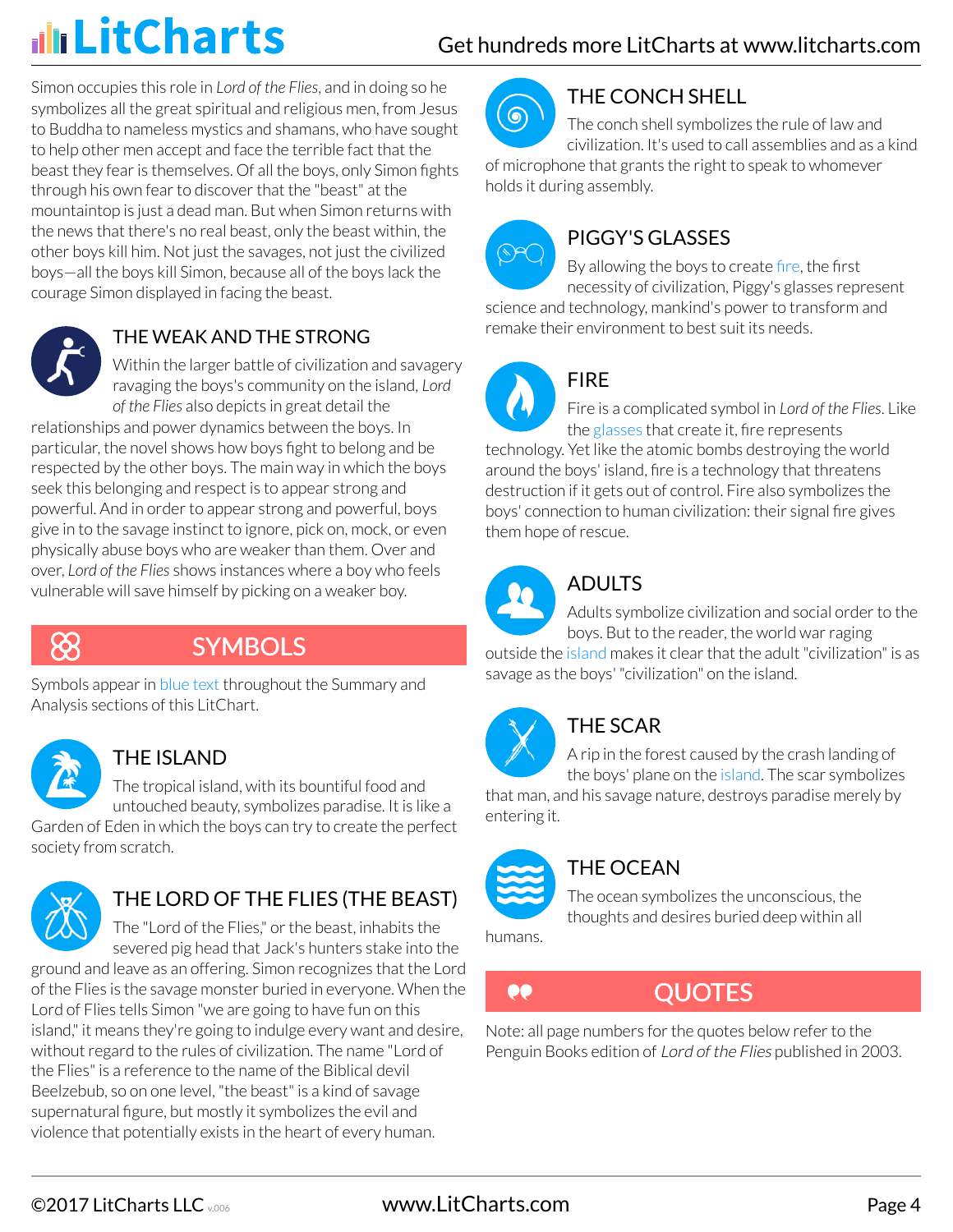### Chapter 1 Quotes

**•** "Aren't there any grownups at all?" "I don't think so."

The fair boy said this solemnly; but then the delight of a realized ambition overcame him. In the middle of the scar he stood on his head and grinned at the reversed fat boy. "No grownups!"

**Related Characters:** Ralph, Piggy (speaker)

**Related Themes: Related Symbols:**

**Page Number:** 8

#### **Explanation and Analysis**

The premise of the novel is that a group of young boys has been marooned on a island. Their plane has seemingly crash-landed nearby, and every adult has been killed in the wreck. Right away, the boys are delighted by the absence of adults, whom they associate with order, discipline, and punishment (as any British schoolboy might). Notice that Ralph, the boy with the fair hair, is at first solemn, thenhappy about the absence of adults. Ralph has a natural instinct to feel sympathy and compassion for the dead and the wounded. But because he's also a child, Ralph's sympathy is quickly replaced with delight.

The quotation is important because it sets up the plot of the book: a group of boys on an island, without any grownups around. On a more metaphorical level, Golding intends his scenario to be a metaphor for human society--a society in which people are free to do as they please. In short, Golding wants to ask us. What would unlimited human freedom *look* like? The fact that Golding chooses children for his microcosmic view of human society suggests that he sees children as really being no different from adults--equally foolish, equally destructive, equally clueless about how to be good. Or perhaps Golding is trying to make a more complicated point by choosing to write a dark, sinister novel about children and society: if even children (pure, innocent children) are capable of falling into murder and bloodshed, then what hope do adults have?

"We can use this to call the others. Have a meeting. They'll come when they hear us—"

He beamed at Ralph.

"That was what you meant, didn't you? That's why you got the conch out of the water."

#### **Related Characters:** Piggy (speaker), Ralph



**Related Symbols:**

**Page Number:** 16

#### **Explanation and Analysis**

In this passage, Piggy and Ralph find a strange object, a large sea shell called a conch. Ralph is immediately attracted to the conch because of its beautiful, patterned shape. Although he doesn't quite seem to know what to do with the shell, Piggy suggests using it to "call" other children on the island--Ralph can blow into the shell to make a loud sound.

The conch is one of the most famous symbols in the novel, and it's worth discussing a little here. One could say that the conch is a symbol of civilization at its best and most orderly: the conch is an almost religious symbol, designed to unite people together and make them respect one another. It's also worth noting that Piggy, not Ralph, is the one who first considers using the shell to call the other boys, and yet Piggy wants Ralph to blow the shell. Piggy, we could say, is the intellectual advisor--wise, intelligent, but not really a leader. Ralph, on the other hand, is the principled leader- not particularly brilliant, but smart enough to listen to his advisors.

### Chapter 2 Quotes

"He says he saw the beastie, the snake-thing, and will it come back tonight?"

"But there isn't a beastie!"

"He says in the morning it turned into them things like ropes in the trees and hung in the branches. He says will it come back again tonight?"

"But there isn't a beastie!"

There was no laughter at all now and more grave watching. Ralph pushed both hands through his hair and looked at the little boy in mixed amusement and exasperation.

**Related Characters:** Ralph, Piggy (speaker)

**Related Themes: Related Symbols: Page Number:** 36

#### **Explanation and Analysis**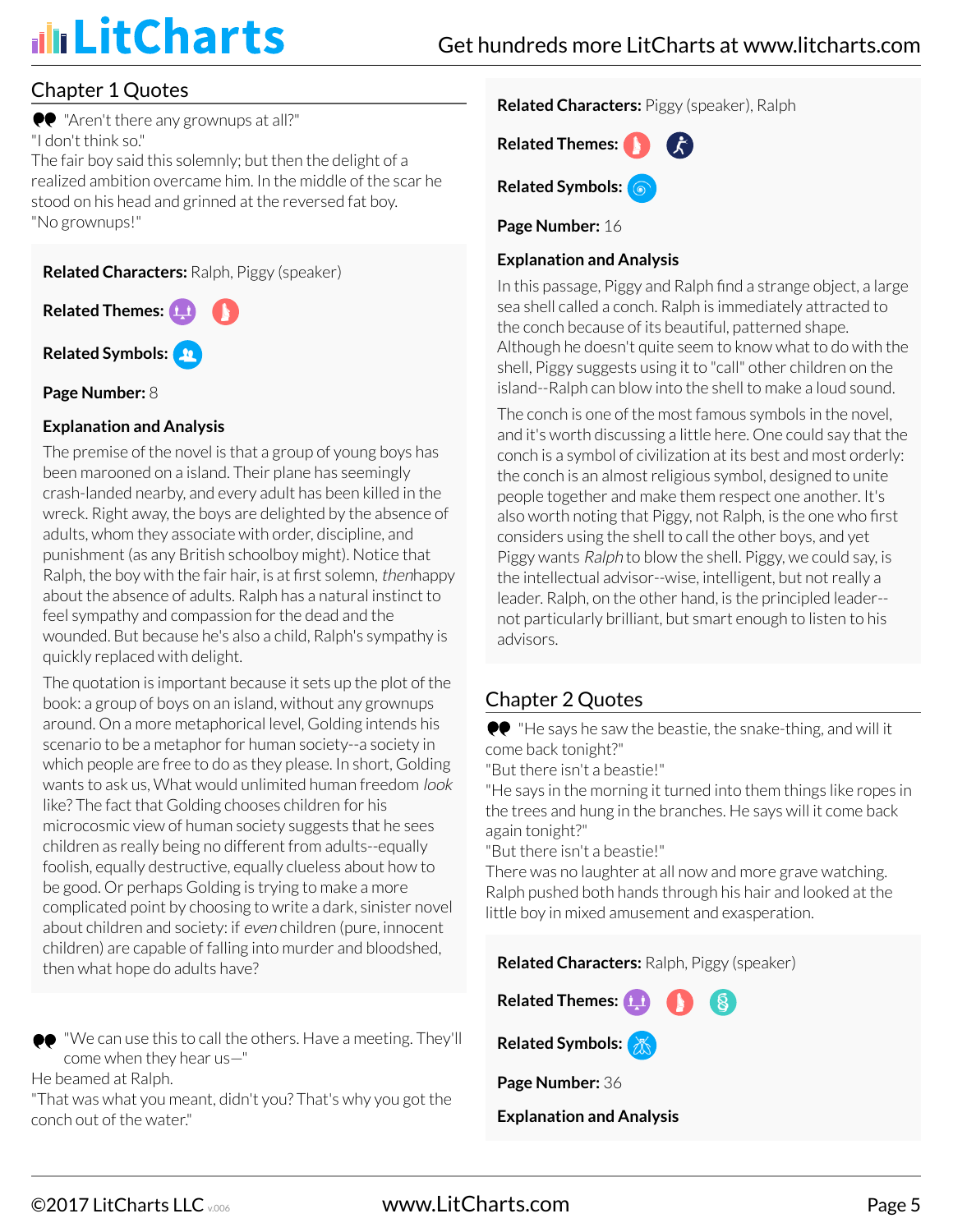In this passage, one of the small boys who's been trapped on the island asks Ralph--who's just been elected the leader of the island--what he's going to do about the "beastie." The small boy--probably no more than 5 or 6 years old--is terrified of the beastie, and wants Ralph to fight it.

It's important to note a few things. First, the passage sets a clear contrast between order and civilization, symbolized by Ralph and his conch, and anarchy, symbolized by the fear of the vague, formless beastie. For the time being, the boys either don't believe the beastie exists (Ralph, the rationalist, dismisses it altogether), or they think of it as an external thing--a literal monster to be avoided or slain. As we'll see later on, however the beastie is actually a more abstract, psychological opponent.

Finally, it's interesting to note that the little boy isn't speaking directly--he's actually using Piggy as a correspondent when addressing Ralph. Piggy, the intellectual of the group, is something of a spokesman for society's problems: it's his job to listen to the "little guy" and plead his case before the authorities (i.e., Ralph).

• Ralph waved the conch.

"Shut up! Wait! Listen!"

He went on in the silence, borne on in his triumph. "There's another thing. We can help them to find us. If a ship comes near the island they may not notice us. So we must make smoke on top of the mountain. We must make a fire." "A fire! Make a fire!"

**Related Characters:** Ralph (speaker)

**Related Themes:**

**Related Symbols:**

**Page Number:** 38

#### **Explanation and Analysis**

Here, Ralph--newly elected the leader of the boys- proposes a solution to the boys' most important problem. Trapped on the island, the boys need a way to escape. Thus, Ralph proposes building a large fire that can send out a smoke signal, visible for miles in every direction.

Notice that while every one of the boys seems enthusiastic about building the fire, most seem more interested in the fire itself than in using it be rescued. Fire itself is a complex symbol of both order and chaos. Fire is the quintessential human invention (see the legend of Prometheus, for instance), but it's also the quintessential symbol of

destruction and chaos. Ralph and his peers on the island have the potential to use fire for good--to make a smoke signal--or to use it to destroy each other and the entire island. It remains to be seen how the group will use fire, but the boys' overly enthusiastic, mob-like attitude doesn't bode well.

### Chapter 4 Quotes

**PP** Roger stooped, picked up a stone, aimed, and threw it at Henry — threw it to miss. The stone, that token of preposterous time, bounded five yards to Henry's right and fell in the water. Roger gathered a handful of stones and began to throw them. Yet there was a space round Henry, perhaps six yards in diameter, into which he dare not throw. Here, invisible yet strong, was the taboo of the old life. Round the squatting child was the protection of parents and school and policemen and the law.

#### **Related Characters:** Roger, Henry



**Page Number:** 62

#### **Explanation and Analysis**

In this scene, we meet a boy named Roger, who becomes one of the novel's antagonists. Here Roger picks up a handful of stones and begins throwing them--he's just blowing off steam; in short, being a kid. Roger then notices a younger boy named Henry. Although Roger is throwing stones and trying to scare or intimidate Henry, he's careful not to actually hit Henry.As Golding makes clear, Roger doesn't try to hit Henry because he's been well-trained by civilization: all of society is built on the idea that people are supposed to not be able to hurt each other with impunity.

It's important to note that Golding never once mentions Roger'snatural inclination to be respectful and kind. While some people argue that humans are naturally good and loving, Golding suggests just the opposite. As he sees it, the only thing than can keep human destructiveness in check is civilization: precisely the combination of "parents and school and policemen" that the passage mentions.

●● "Kill the pig! Cut her throat! Spill her blood!"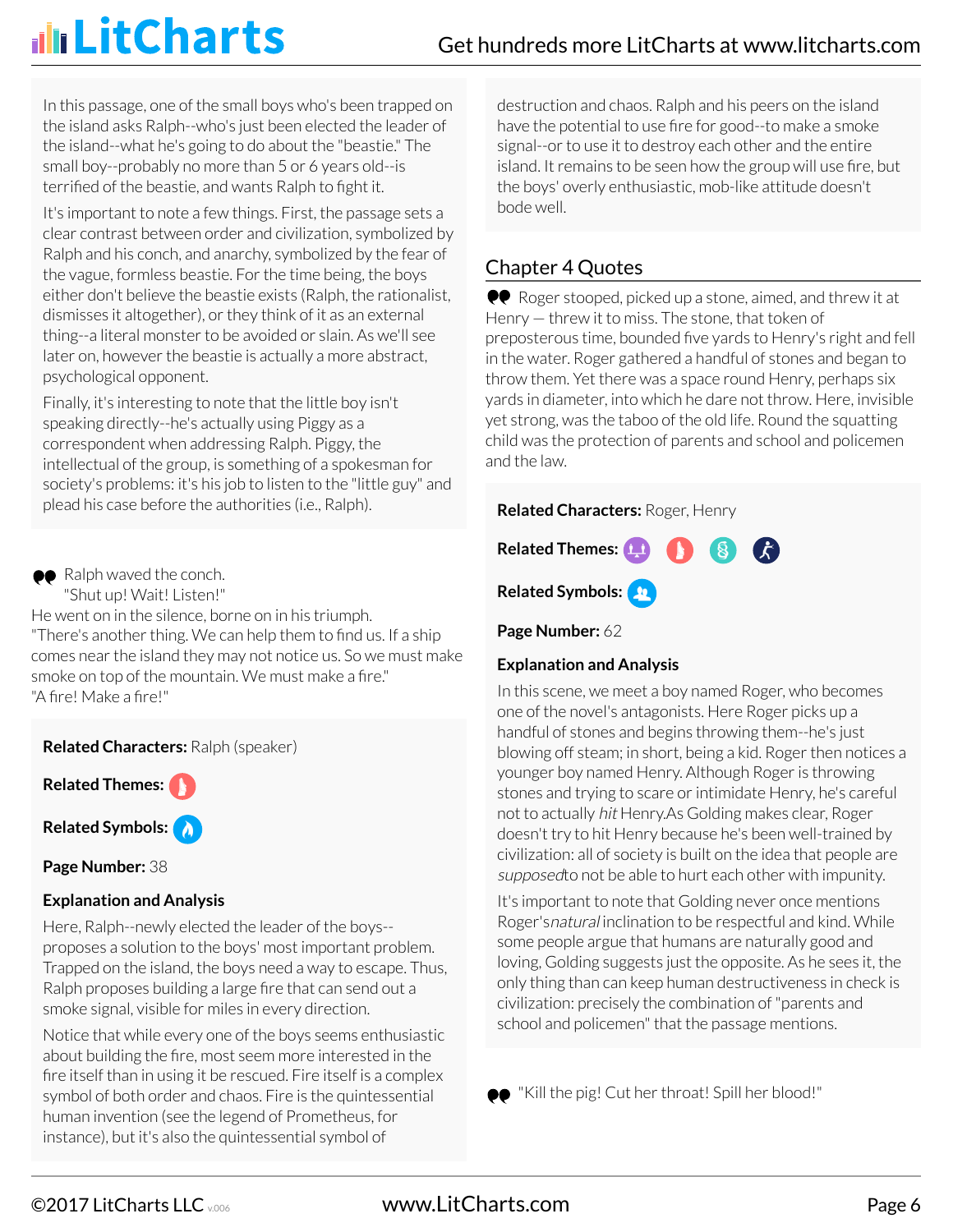**Related Characters:** Jack (speaker)

**Related Themes:**

**Page Number:** 69

#### **Explanation and Analysis**

In this passage, the boys on the island unite together as they hunt for food. Although the purpose of the hunt is very straightforward--kill a pig so that the boys have food to eat- -something happens during the course of the hunt. The boys seem to unite together in their pursuit of the pig: they become one mind, one body--a mob.

The passage is important because it exemplifies the distinction between the Dionysian and Apollonian states of mind (ideas from the philosophy of Nietzsche, and based on the Ancient Greek gods Apollo and Dionysus). Ralph wants to live in an Apollonian society--a society of order, rules, and individuality. Jack, however, wants to embrace the Dionysian--to live in a world of brutality, chaos, and mob mentality. The hunt for the pig can certainly be interpreted either as an Apollonian event (an event with a clear purpose: find food) or a Dionysian event (an event designed to build unity and encourage the boys to embrace violence). Here, though, the Dionysian side of the hunt seems to be winning.

 $\bullet\bullet$  His mind was crowded with memories; memories of the knowledge that had come to them when they closed in on the struggling pig, knowledge that they had outwitted a living thing, imposed their will upon it, taken away its life like a long satisfying drink.

#### **Related Characters:** Jack

Related Themes: **1.1 8 8 73** 

**Page Number:** 70

#### **Explanation and Analysis**

In this passage, Golding offers us a window into Jack's inner thoughts. Jack is a violent, bullying boy, who seems to savor any opportunity to dominate other people. In this passage, we learn that Jack enjoys hunting the pig--not because he wants to eat, but because he enjoys the feeling of dominating another being and taking away its life.

Jack's thoughts might seem violent or brutal, and yet they're an undeniable part of what it means to be a human being. In other words, Jack exemplifies the dangers of civilization. There will always be people like Jack leading society: people who pretend to be calm, rational leaders, but who in reality enjoy leadership because it allows them to control others. (It's worth remembering that Jack was a prefect at his school in England--it's easy to imagine him sadistically disciplining other students and enjoying every minute of it.)

### Chapter 5 Quotes

**CO** What I mean is... Maybe it's only us...

**Related Characters:** Simon (speaker)



**Page Number:** 89

#### **Explanation and Analysis**

In this section, we meet Simon, a shy, young boy who nonetheless seems preternaturally wise (and a kind of Christ-figure, as we later see). Simon and the other boys on the island are talking, once again, about the beast--the mysterious monster that supposedly endangers the boys' lives. While most of the boys believe that the beast is an external object, Simon suggests that it's actually a product of the boys' imagination.

It's important to understand what Simon means. Simon isn't saying that the boys are hallucinating or imagining the beast. Rather, he's suggesting that the greatest dangers on the island (the greatest source of violence and destruction) isn't a beast at all--it's the boys themselves. From what we've already seen, Simon has a point: the boys kill animals, hurt each other, set the trees on fire, and generally destroy everything in their path. The boys exemplify man's capacity to destroy, and to enjoy destruction--and this is the real "beast" that Simon alludes to.

### Chapter 8 Quotes

 $\bullet\bullet$  The spear moved forward inch by inch and the terrified squealing became a high-pitched scream. Then Jack found the throat and the hot blood spouted over his hands. The sow collapsed under them and they were heavy and fulfilled upon her.

**8** 

 $\mathcal{L}$ 

**Related Characters:** Jack

**Related Themes:**

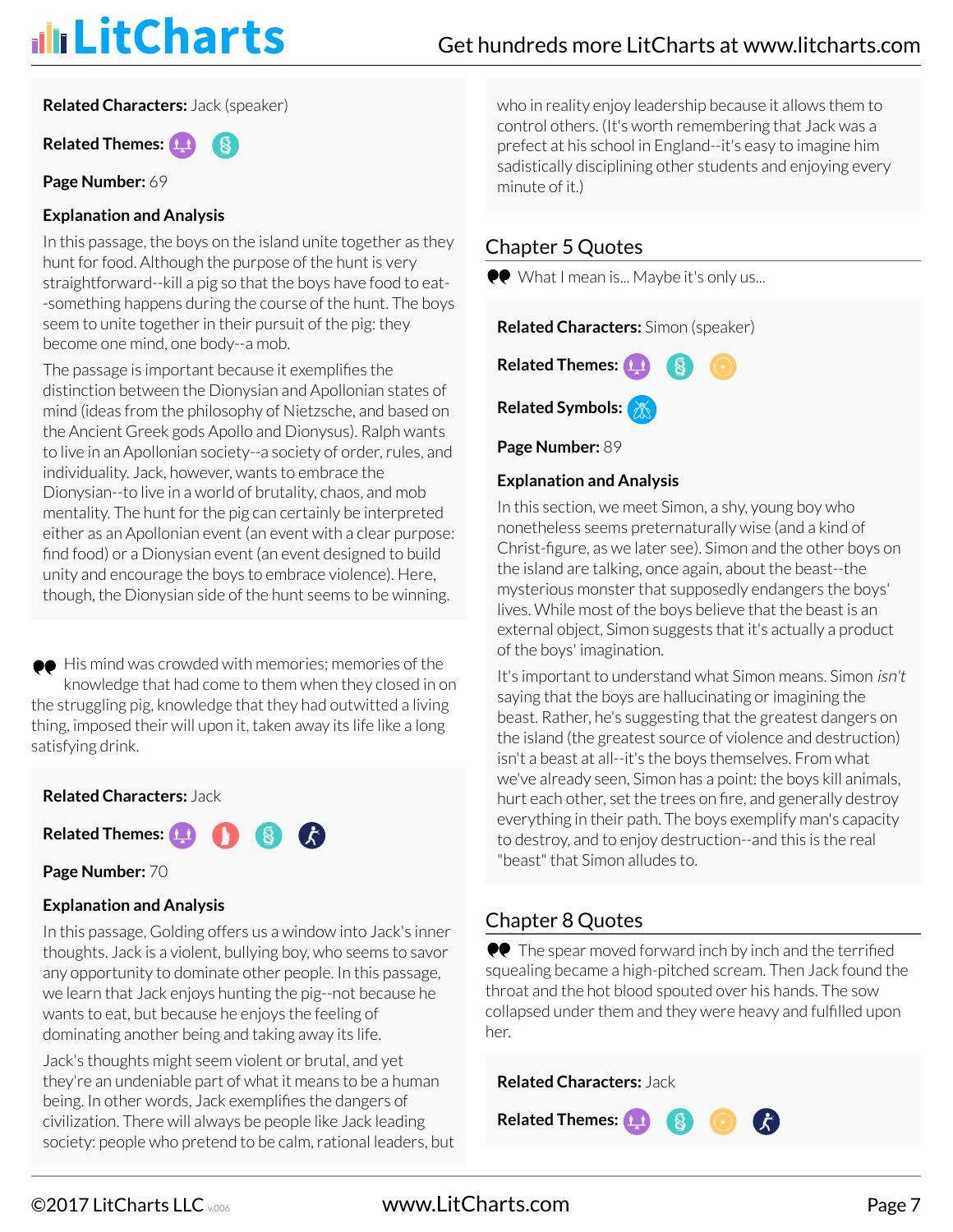#### **Page Number:** 135

#### **Explanation and Analysis**

In this passage, Jack engages in another hunt--one that's depicted in heavily sexualized language. Jack and his followers pursue a pig, but not just any pig--a sow (i.e., a female pig). By any rational measure, it's a bad idea for Jack to kill a sow--if the boys want to eat, then they should let the sow live to give birth to more pigs. But of course, Jack and his followers aren't entirely concerned with eating, or any other practical issue for that matter. They want to savor the feeling of murder.

Jack's killing is presented as a sexual act: he thrusts a phallic spear into the female pig, followed by a burst of bodily fluids, and finally, a tired, heavy "fulfillment." Golding, a Freudian, associates sex and aggression: they're two sides of the same savage, brutal, yet quintessentially human coin. In short, the scene exemplifies everything irrational and violent about human nature--everything that Ralph is trying, unsuccessfully, to eliminate from his island society.

●● There isn't anyone to help you. Only me. And I'm the Beast... Fancy thinking the Beast was something you could hunt and kill!... You knew, didn't you? I'm part of you? Close, close, close! I'm the reason why it's no go? Why things are the way they are?

**Related Characters:** Simon **Related Themes:**  $\left( 8 \right)$ **Related Symbols:**

Page Number: 143

#### **Explanation and Analysis**

In this dreamlike scene, Simon hallucinates an encounter with "the Beast." At first, Simon notices the sight of a pig's head on a stick, covered in flies. As he falls into a trance state, Simon finds himself talking to the pig's head. The head claims that it is the Beast to which the other boys have been alluding all along. Strangely, the Beast claims that it was foolish for the other boys to believe that it was an external object, one that could be hunted and killed.

The passage confirms what Simon had already suspected- the supposed "beast" isn't a living animal at all; it's the collective spirit of the boys' violence and brutality, the potential for evil and savagery that lives inside all humans. Jack and his followers have discovered something within

themselves--a strong desire to hurt and kill. This desire, which is uniquely human, yet suppressed within most of human society, is precisely what the pig's head embodies.

The paradox of this passage is that although the Beast insists that it's not a material *thing* at all, it *is* a material thing in the passage--it's a head on a stick. It would be a huge mistake to take the passage too literally. Simon is horrified by the sight of the pig's head, but he understands that the head itself is only a form that the Beast takes in his imagination. In reality, the Beast has no form whatsoever- it's the "heart of darkness" that lies inside all human beings.

#### Chapter 12 Quotes

What did it mean? A stick sharpened at both ends. What was there in that?

**Related Characters:** Ralph (speaker)



**Page Number:** 191

#### **Explanation and Analysis**

At the end of the novel, Ralph prepares to be hunted down by Jack and his gang of boys. Shortly before he's to be hunted, Ralph crosses paths with Samneric, who have been forced to join Jack, but don't respect him at all. Samneric tell Ralph that Jack is sharpening a stick at both ends. Although Ralph has no idea what this means, it's suggested that Jack is planning to cut off Ralph's head and "sacrifice" it to the Beast, much as he did with the pig earlier in the novel.

As the passage suggests, Jack's society is a dark mirrorimage of the one Ralph founded at the beginning of the novel. Where Ralph's society was based on reason, free speech, and practicality, Jack's society is based on murder, brutality, and bloodshed. And yet both societies "work" in the same way: they're organized around a central figure (Ralph, Jack), who's armed with a barrage of symbols (for Ralph, the conch; for Jack, the pig's head and Ralph's head). As Jack sees it, there is no right or wrong in the world. His society is based on one thing: power. Jack will hunt down Ralph and kill him to cement his power and create a new symbol of his power.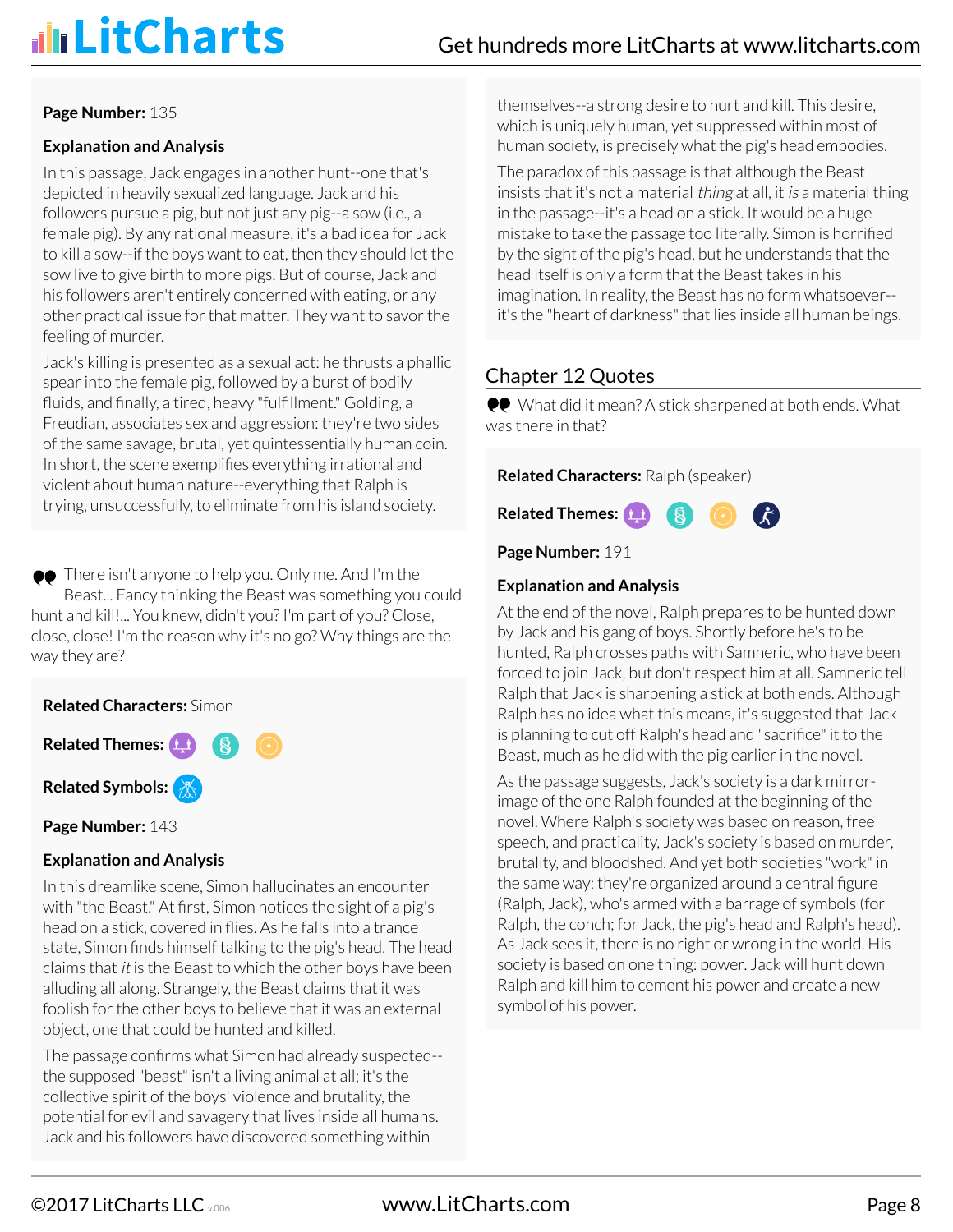$\bullet\bullet$  His voice rose under the black smoke before the burning wreckage of the island; and infected by that emotion, the other little boys began to shake and sob too. And in the middle of them, with filthy body, matted hair, and unwiped nose, Ralph wept for the end of innocence, the darkness of man's heart, and the fall through the air of the true, wise friend called Piggy.

**Related Characters:** Ralph, Piggy

**Related Themes: Ca Related Symbols:**

**Page Number:** 202

#### **Explanation and Analysis**

In the final chapter of Lord of the Flies, the boys are faced with a surprising rescue. Confronted with a grown-up for the first time in weeks, the boys suddenly realize how far they've fallen. In no time at all, the boys have become

bloodthirsty murderers, savoring murder and violence of all kinds. The evidence of their barbarism is visible everywhere--their island itself is in ruins, burning to ashes by fire.

Confronted with the misery of his situation, Ralph has no choice but to cry. He can see very clearly what has gone wrong: Piggy has been killed; his peers have tried to murder him, etc. But Ralph goes further, weeping for the general savagery of humankind. The quotation is important, then, because Golding uses it to make explicit what he'd previously implied: the children's experiences on the island are a metaphor for humanity itself. If innocent, "pure" children, left to their own devices, are capable of murdering each other, then humanity as a whole is hopelessly destructive, too. The fact that children are capable of such destruction suggests that there is always innate evil in the human soul--the only thing that can save the human race from its own "heart of darkness" is civilization, grounded in reason, law, and respect.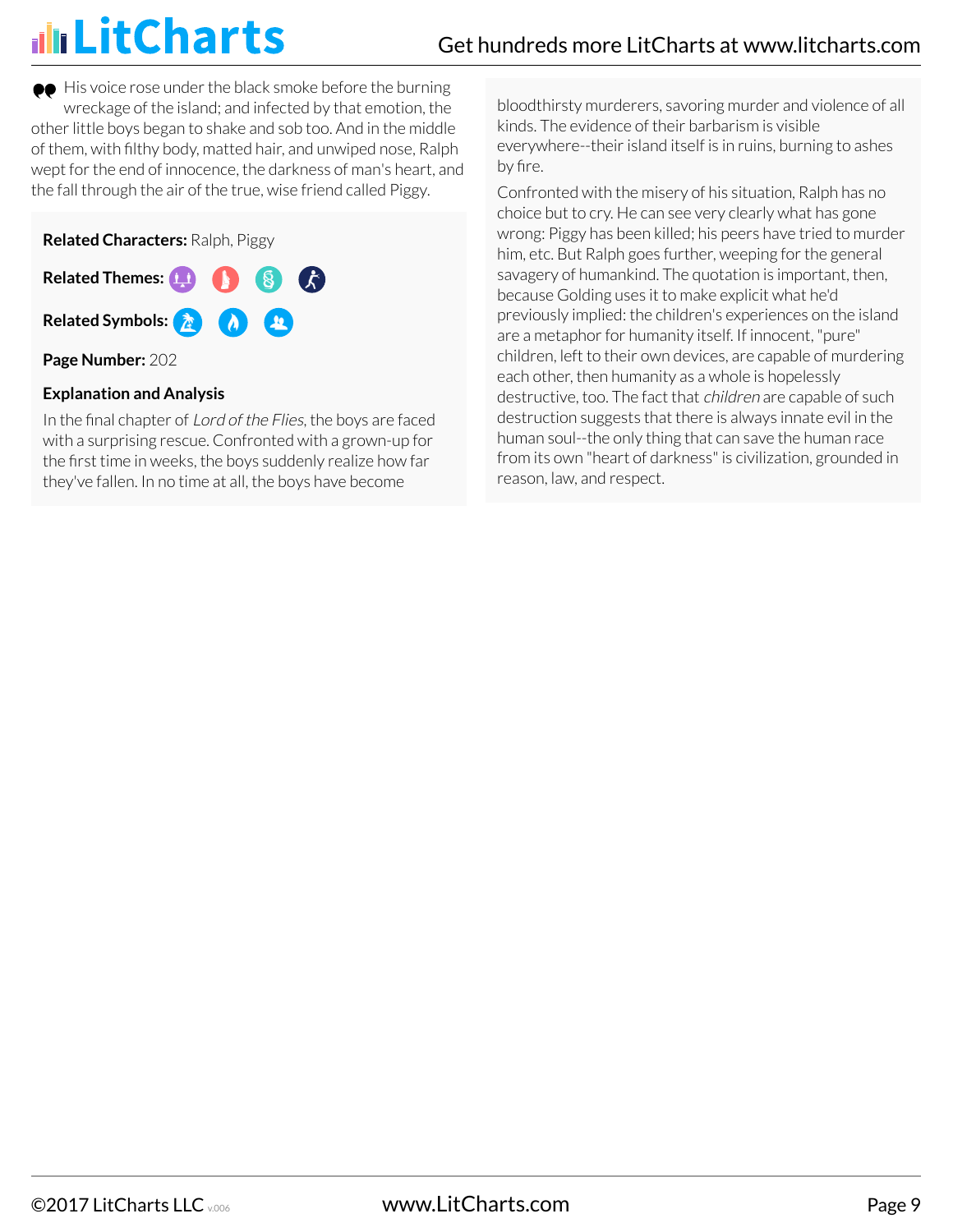## SUMMARY AND ANALYSIS

The color-coded icons under each analysis entry make it easy to track where the themes occur most prominently throughout the work. Each icon corresponds to one of the themes explained in the Themes section of this LitChart.

### CHAPTER 1

An English schoolboy of about twelve years old explores a jungle. A second boy soon joins the first. The first boy is tall, handsome, and athletic. The second is fat and wears glasses. The boys discuss what happened and how they got to the jungle. They're fairly sure the plane they were in was shot down and crash landed on an island, and that all the adults on the plane were killed. They wonder if any of the other schoolboys on the flight survived.

The fat boy asks the tall boy his name. The tall boy answers, Ralph. But instead of asking the fat boy's name, Ralph wanders off. The fat boy follows, but can barely keep up because of his asthma. When the fat boy starts eating some fruit, Ralph slips away and finds a beautiful beach.

Eventually the fat boy finds Ralph and proposes they call a meeting and make a list of everyone who survived. He lets slip that in school people called him Piggy. Ralph laughs. Piggy begs Ralph not to tell anyone.

The boys keep exploring. Ralph finds a perfect swimming hole and says his father, who's in the Navy, will come rescue them. But Piggy is fairly certain that no one knows where they landed. Piggy says they have to do something. Just then, Ralph spots a huge conch shell. Piggy realizes they can use it as a trumpet. Piggy can't blow it himself, because of his asthma, but shows Ralph how to do it. Ralph blows, and a huge blast sounds.

All the boys gather on the beach: they range in age from six to twelve. There's one set of twins, Sam and Eric. A group of the older boys are members of a choir, dressed in black. Their leader is Jack, a redhead who tries to take control of the meeting. One of the boys in the choir, Simon, faints. Jack soon tells Piggy to shut up, and calls him "Fatty." Ralph gleefully reveals that Piggy's name is "Piggy." Everyone laughs, humiliating Piggy.

The boys decide to vote for a leader. Everyone in the choir votes for Jack, but all the other boys vote for Ralph because he blew the conch. To keep Jack happy, Ralph says that the choir will be hunters and Jack will lead them.

*The boys are nameless. Names are a product of society, which the boys have now left. The island is a paradise not just because it's lush and beautiful, but also because it's a blank slate on which the supposedly innocent boys can build something new.*



*Ralph ignores the fat boy because the boy is fat and weak. Even in paradise, human nature is prejudiced against weakness.*



*Piggy, the weak boy, tries to win the friendship of Ralph, the strong boy. Piggy's desperation only makes him seem more weak.*



*Though weak, Piggy is smarter than Ralph. He comes up with the idea for the meeting and using the conch. By blowing the conch, Ralph and Piggy both become civilizing forces: they organize the boys to figure out what to do.*



*The meeting is Piggy's effort to build a "civilization," but already Jack seeks to take over by mocking Piggy. Ralph plays along, wanting to seem strong. Fainting spells like Simon's were once considered signs of a spiritual connection to higher powers.*



*As the conch-blower, Ralph symbolizes civilization. But Ralph realizes he must keep Jack happy: civilization makes a deal with savagery.*

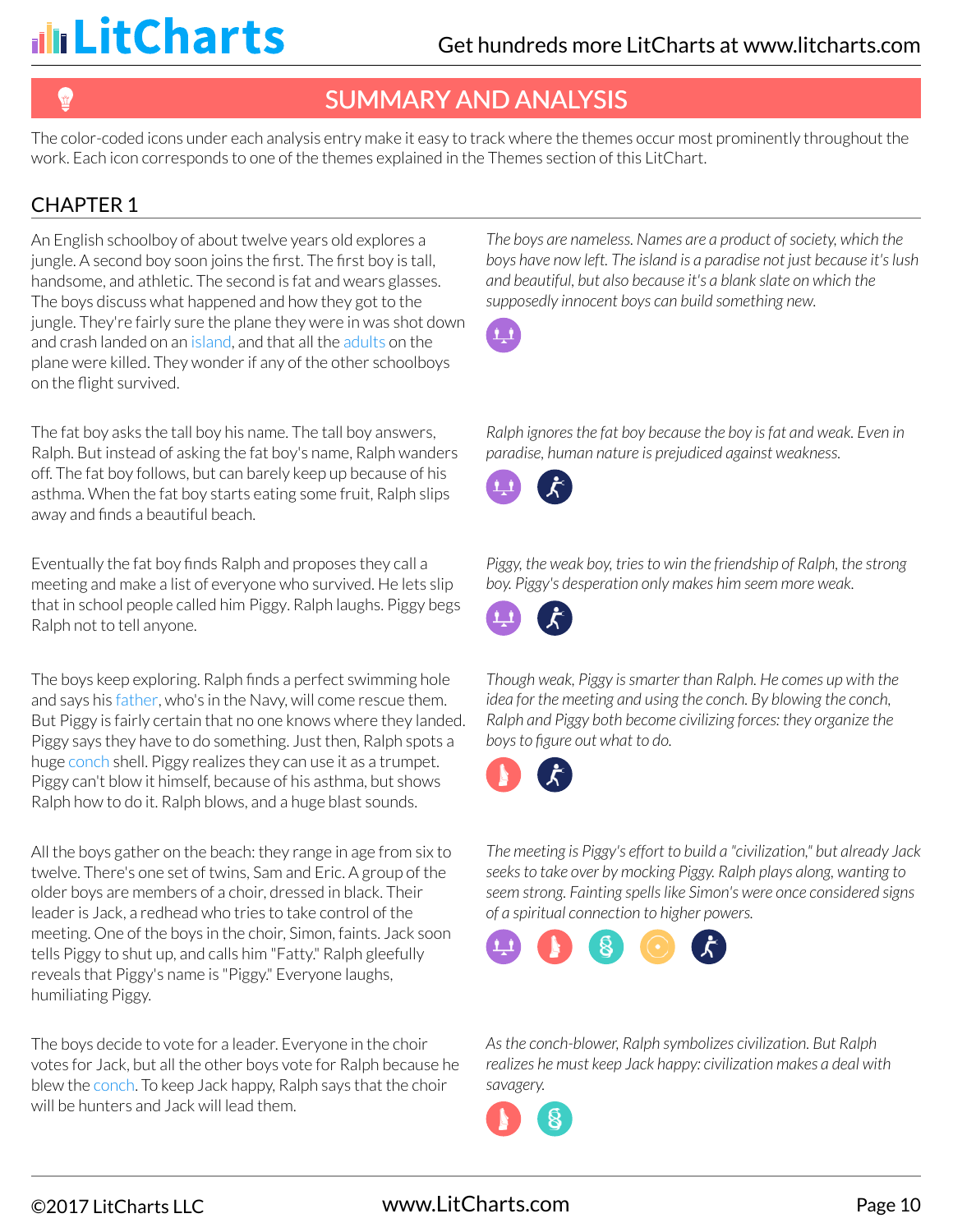## Get hundreds more LitCharts at [www.litcharts.com](https://www.litcharts.com/)

Ralph decides the boys must explore their island. He and Jack will both go, of course. Ralph ignores Piggy's whining pleas to be included, and picks Simon to be the third explorer. Ralph, Jack, and Simon have a great time exploring, and stop to push a huge boulder off a cliff, which seems to them like a great accomplishment.

The boys climb to the highest peak on the island, which they call the mountain, from where they can see that they're on an uninhabited island. They also see the "scar" where the crashing plane tore through the jungle. Ralph says of the island, "This belongs to us."

Soon the boys head back down the mountain to the beach. On the way, they spot a wild pig caught in vines. Jack pulls out his pocket knife, but pauses before striking, and the pig escapes. Jack vows not to hesitate next time.

### CHAPTER 2

Back at the beach, Ralph blows the conch to call another meeting. Ralph announces that they're on an uninhabited island. Jack interrupts to say that they still need an army in order to hunt pigs.

Ralph says that without adults, they'll have to take care of themselves. He makes a rule that whoever holds the conch at meetings gets to speak.

Jack, excited, shouts out that they can make more rules and punish whoever breaks them.

Piggy takes the conch and says no one knows they're on the island. Ralph agrees, but describes the island as a good place where they'll have fun even if they have to stay for a long time.

A nervous little boy with a birthmark that covers half his face steps forward. After some prodding, the boy whispers to Piggy, and Piggy tells everyone what the boy said. He saw a "beastie," a "snake-thing," the previous night in the woods. Ralph and the older boys dismiss this "beastie" as just a nightmare, but the younger boys seem scared. Jack grabs the conch and says there's no snake-thing. If there is, he adds, his hunters will find and kill it. Ralph also says there's no snake-thing.

*The three boys who symbolize civilization, savagery, and spirituality all go to explore the island together. As of now, all three are united.*



*Ralph claims the island for civilization. But in doing so he also claims the scar, the symbol of the savagery that exists in human nature.*



*Jack's still too "civilized" to kill the pig. But the sight of the pig sparks his savage desire to dominate anything that lives.*



*Jack needs to be in control: he interrupts Ralph to demonstrate his importance.*



*The boys' first law is focused on the conch and made by Ralph.*



*Jack likes law only because he likes to punish.*



*Only Piggy sees the big picture. Ralph and the other boys focus on short term pleasure and fun.*



*The beast's first appearance. It symbolizes the evil in human nature. Jack, the symbol of savagery, says the beast doesn't exist but also that his hunters will kill it. He uses the beast to make himself more powerful. Ralph, the symbol of civilization, just denies that the beast exists.*

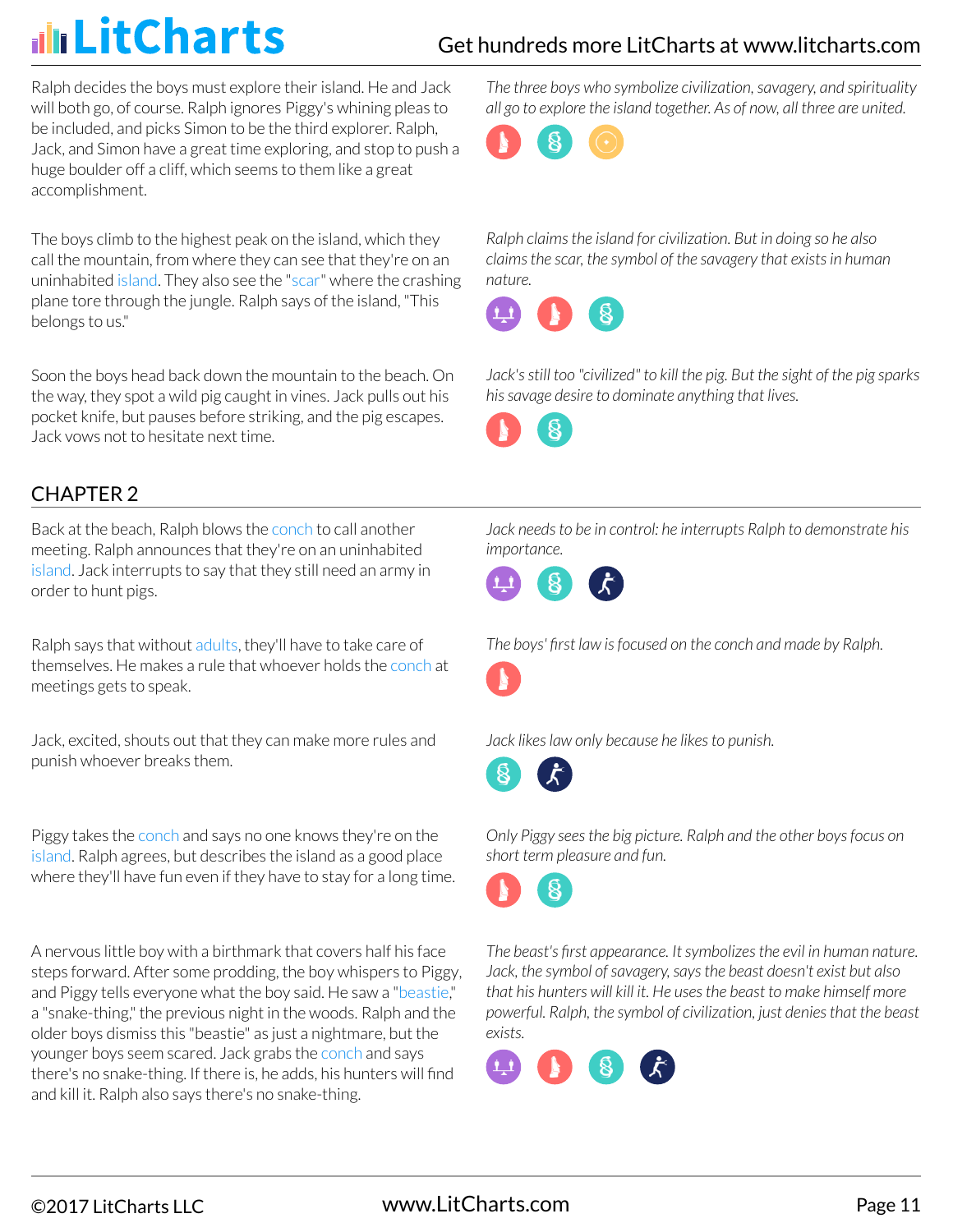Ralph says he's confident they boys will be rescued. He suggests they build a fire on the mountaintop to alert rescuers.

Excited by the idea of building a fire, the boys jump up and run to collect wood and bring it to the mountain top. Piggy, left alone at the meeting place, disgustedly says that the other boys are acting like a bunch of kids.

The boys make a pile of dead wood on the mountain. They can't figure out how start the fire until Jack grabs the glasses off Piggy's face. Ralph uses the glasses to focus the sun's rays on the wood. Piggy is terrified, nearly blind without his glasses.

The fire burns out because the wood is so dry. Piggy starts to criticize the boys, but Jack shouts him down. Simon points out that Piggy's glasses made the fire possible.

Ralph says they have to keep the fire burning every day without fail. Jack volunteers himself and his hunters to do the job.

Piggy notices that sparks from their signal fire have set the trees below them on fire. He argues that instead of running off to start a fire they should have first made shelters. The other boys shout at him again, but are disturbed. Piggy asks where the boy with the birthmark who saw the "beastie" is. No one knows.

### CHAPTER 3

It's weeks later. In the deep silence of the jungle, Jack tracks a pig and hurls his spear at it. As usual, he misses. Jack returns to the beach, frustrated and angry.

On the beach, Ralph and Simon are building huts. Ralph is frustrated because only he and Simon are working on the huts, which are falling apart. He complains to Jack that everyone else is off playing or hunting.

Ralph's complaint offends Jack. Ralph points out that all the hunters except Jack came back hours ago, and are now swimming and playing. Jack tries to explain his obsession with catching and killing a pig, but can't find the words.

*Fire leads to rescue, which leads back to civilization.*



*Civilized and intelligent, Piggy prefers organized plans to shortsighted "fun."*



*Piggy's glasses symbolize technology, mankind's ability to harness nature to build tools. Here the boys use technology to help their return to civilization.*



*The rivalry between the savage (Jack) and intellectual (Piggy) intensifies. Note also Simon's generosity.*



*Jack takes on keeping the boys linked to civilization.. This seems like a bad fit.*



*Though they know Piggy's right, the other boys still gang up on him. The boy who saw the "beastie" was actually killed, symbolically, by the beast: the boys' savage desire to have "fun."*



*Jack becomes obsessed with killing a pig, but some shred of civilization still holds him back.*



*Savagery confronts civilization: as Jack hunts, Ralph builds shelters. Note that only Simon helps Ralph build the huts.*



*The instinct toward savagery cannot be conveyed in words. Language is a product of the civilization that Jack is abandoning.*

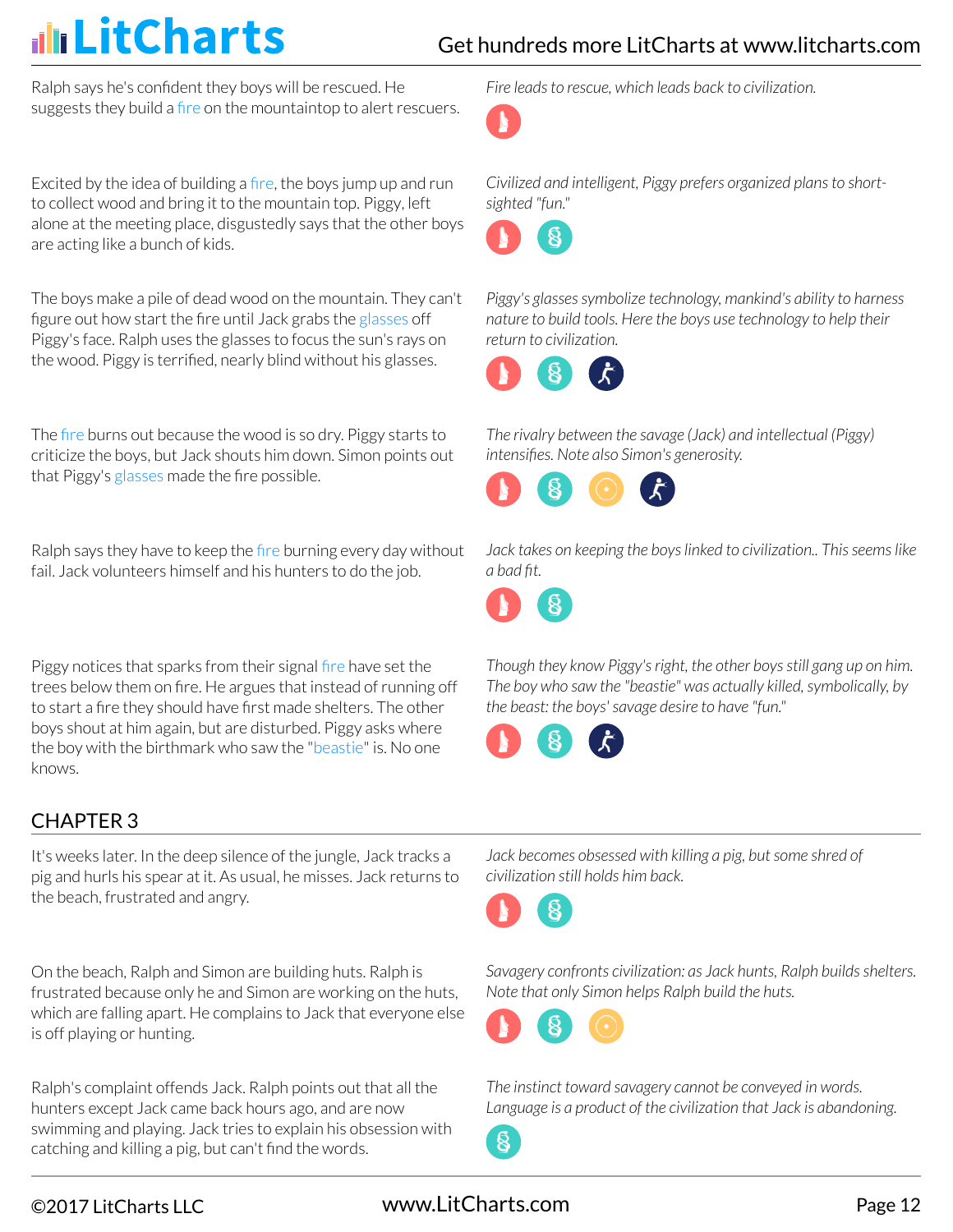Ralph and Jack argue whether hunting is as important as building shelters.

Ralph says they need shelters because many of the boys are scared. Simon observes that it is as if the island is bad, not the good island Ralph described in Chapter 2. Jack agrees. While hunting in the jungle, he says, he often feels like he's the one who's being hunted.

Ralph puts the focus of the conversation back on getting rescued. He mentions Jack and the hunter's responsibility for the fire, which causes another argument. Jack claims hunting is work. Ralph shouts that while Jack likes hunting, he's stuck building shelters for the good of everyone, not for pleasure. They go for a swim that just barely manages to cool down their anger.

Simon slips away into the forest. He helps some of the younger boys gather fruit, then finds a beautiful glade hidden by creeper vines. He sneaks inside and contemplates the island's sights and sounds in a kind of spiritual meditation.

### CHAPTER 4

The boys adjust to life on the island. The younger boys are now called 'littleuns." The older boys are "biguns." The littleuns generally play all day and become terrified at night.

As three littleuns play in the sand, two biguns, Maurice and Roger, emerge from the forest. Maurice heads off to swim, but Roger stays behind. When one of the littleuns, Henry, wanders off, Roger follows him. Henry plays at the edge of the ocean, happily controlling the movements of the little animals living there.

Roger watches Henry from a distance, and finds some nuts blown from a tree. After a pause, Roger throws the nuts and then some stones at Henry, but he purposely aims to miss by a few feet.

Jack emerges from the forest and calls to Roger, telling him to follow. In the jungle, Jack paints his own face for hunting camouflage. The mask makes him feel liberated: Jack begins dancing and snarling. He gets Roger, Samneric, and some others to come hunt with him.

*Savagery again clashes with civilization.*



*Simon's sense of the island is mystical, as if it's haunted. Jack, a hunter, feels hunted himself. But the boys have yet to figure out what is haunting the island.*



*Civilized Ralph builds shelters out of necessity. Civilization suppresses the desire to "have fun" by making people feel shame for not acting responsibly. Successful societies suppress the beast, but never destroy it.*



*Unlike the civilized Ralph, Simon enjoys building shelters. Unlike the savage Jack, Simon is perfectly comfortable and unafraid in the jungle.*



*For now, the beast exists in the boys' nightmares, but it will soon enter their conscious minds.*



*Though quite young, Henry shows the innate savage love of dominance and power as he enjoys controlling animals smaller than he is.*



*Roger treats Henry as Henry treats the animals. Roger wants to go further, to actually hurt Henry, but civilization holds him back.*



*Jack's mask shields him from civilization's hold, stripping him of his civilized identity, making him anonymous and free from shame.*

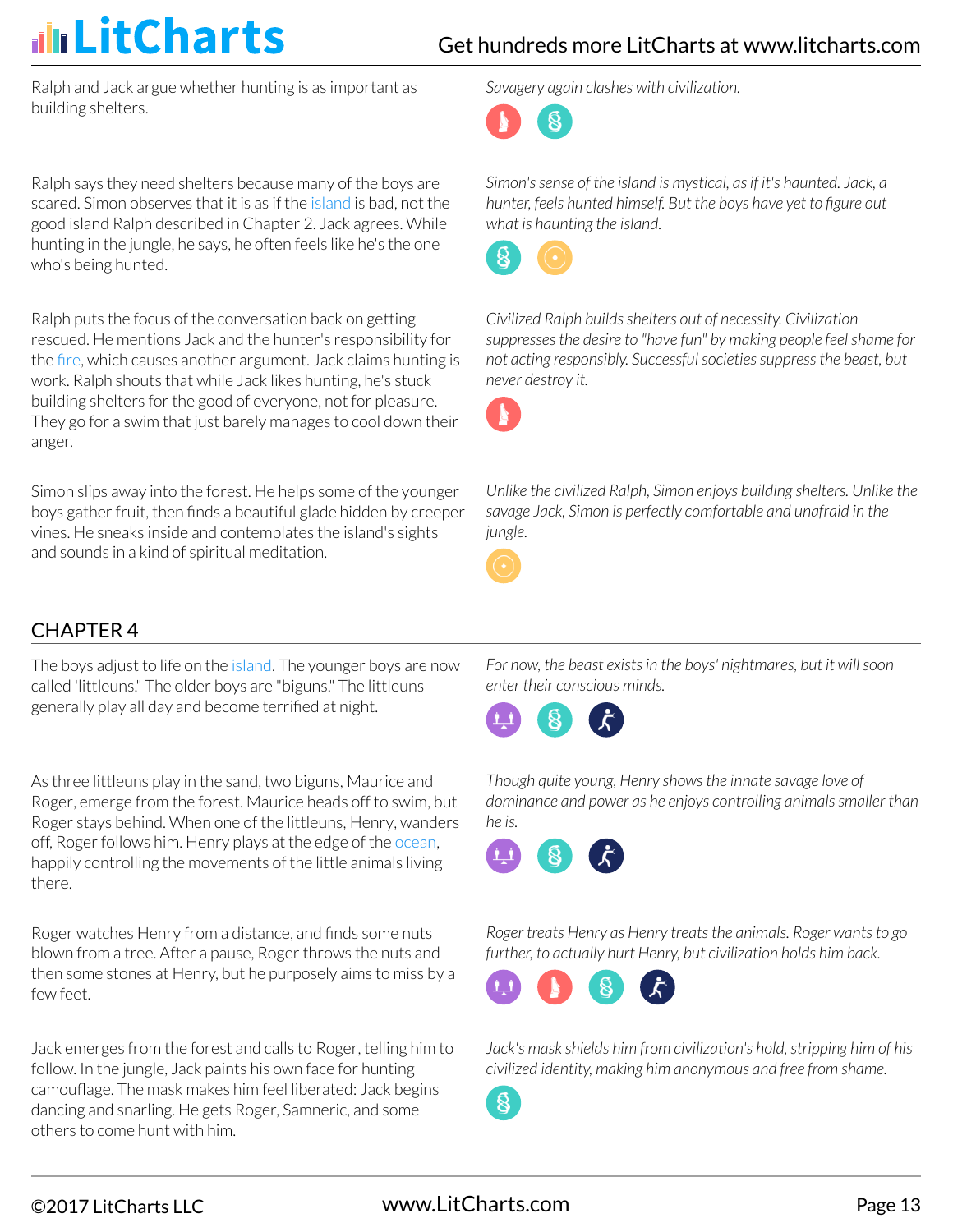### Get hundreds more LitCharts at [www.litcharts.com](https://www.litcharts.com/)

On the beach, a bunch of biguns, including Ralph and Piggy, rest and talk. Soon Piggy comes up with a plan for them to build sundials so they'll know the time. The other boys laugh at him: his obesity, glasses, and asthma make him an outsider.

Suddenly Ralph spots smoke on the horizon—it's a ship! Everyone looks at the mountain, but there's no smoke from their signal fire. They run to the mountaintop and discover the fire is dead and the ship has passed. Below them they see a procession of hunters carrying a pig on a spit and chanting, "Kill the pig. Cut her throat. Spill her blood." The hunters come up to the mountaintop. Jack, not realizing what's happened, is triumphant after killing the pig. Furious, Ralph tells Jack about the ship. Jack responds defensively: he says he needed more hunters to circle the pig.

Piggy and even some of the hunters start yelling at Jack. Jack, humiliated and angry, hits Piggy. Piggy's glasses fly off, breaking a lens. Jack mocks Piggy and everyone laughs.

Eventually Jack apologizes for letting the fire die. Ralph asks Piggy's permission to use his glasses to light the fire. Ralph realizes he and Piggy have become allies.

They cook the pig, but Jack refuses to give Piggy any meat. Simon shares with Piggy.

Jack and his boys begin to reenact the killing of the pig in a kind of ritual dance. Ralph announces that he's calling an assembly and walks away.

### CHAPTER 5

Ralph paces the beach, planning what he'll say at the meeting and wishing he could think as well as Piggy can. Finally, he blows the conch.

Everyone gathers and listens to Ralph. He explains that the meeting is about setting things straight, not fun. He points out all the things they said they'd do, but didn't: store water, build shelters, keep the signal fire going. He says the fire is the most important thing on the island.

*Jack hunts pigs to feel strong and part of a group. "Civilized" boys pick on Piggy for the same reason: it's human nature.*



*Savagery and civilization clash in the open for the first time. Jack chooses to hunt over tending the fire. His choice has devastating consequences: a ship and the prospect of rescue pass. Jack has decided that rescue (civilization) is not as important to him as hunting (savagery), while Ralph has clearly taken the other side.*



*When he feels most vulnerable, Jack abuses a victim weaker than he to regain his authority.*



*The boys take sides: Ralph and Piggy favor rescue and civilization, while Jack favors hunting and savagery.*





*Simon is generous and not in conflict with anyone.*



*Ralph interrupts the savage ritual dance by calling a meeting, a symbol of civilization.*



*Ralph is no longer blinded by Piggy's weakness.*



*Civilization involves planning and work, not fun. It's the force that suppresses mankind's savage inclination to pursue short term pleasures, like hunting.*

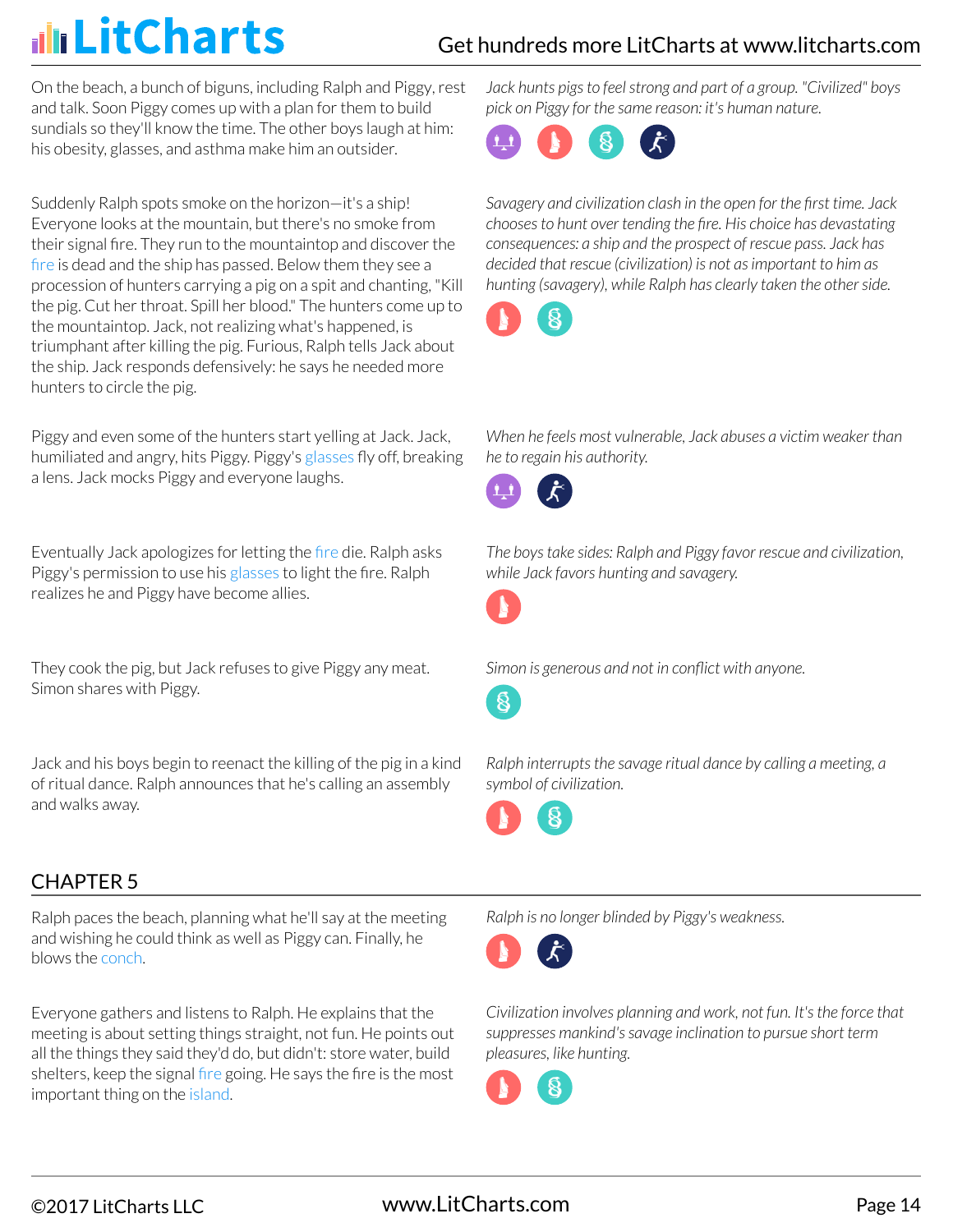### Get hundreds more LitCharts at [www.litcharts.com](https://www.litcharts.com/)

Jack stands and reaches for the conch so he can talk. But Ralph refuses to hand it over and Jack sits back down.

Ralph observes that people are becoming afraid. He doesn't know why, but he thinks they should discuss their fear to overcome it. Jack takes the conch. He calls the littleun's crybabies. He says he's been all over the island, and there's no beast. Piggy agrees with Jack.

A littleun named Phil stands up and says he saw the beast in the forest the previous night. To everyone's shock, Simon says the boy probably just saw him—Simon went walking in the forest that night.

Another littleun stands and identifies himself as Percival Wemys Madison. He gives his London address, and tries to give his telephone number, but can't remember it and begins to cry.

When Percival recovers his voice, he tells the other boys that the beast comes from the sea. This idea terrifies the boys.

Simon takes the conch. He says maybe the boys themselves are the beast. Piggy thinks this idea is crazy. Many of the boys think Simon's saying the beast is a ghost. Ralph holds a vote on whether the boys believe in ghosts. A majority raises their hands.

Piggy grabs the conch and shouts that ghosts don't exist. He asks the boys if they're humans or savages? He mentions the hunters letting the fire go out. Jack furiously rips the conch from him.

Ralph accuses Jack of breaking the rules. Jack questions Ralph's leadership. He says he doesn't care about the rules, that he'll hunt the beast and kill it. He starts a chant on the beach. Everyone but Ralph, Piggy, and Simon join him.

Piggy tells Ralph to blow the conch, but Ralph refuses. What if no one responded? Ralph considers stepping down as chief, but Piggy protests. He says everything would descend into chaos, and then Jack would target Piggy.

*Jack's actions show he still respects the rules of the boys' civilization.*



*Both the civilized (Piggy) and the savage (Jack) continue to deny the existence of the beast.*



*Only Simon would even consider walking into the forest alone at night. Only Simon knows there's nothing to fear.*



*Percival's only remaining connections to civilization are his name and address. Civilization is slowly receding.*



*The ocean symbolizes the unconscious. So Percival's claim is accurate.*



*Simon reveals the truth. But Piggy, the most civilized boy, can't accept it. The conflict brings the boys to a hopeless standstill.*



*Civilized and savage blame each other for the subconscious fear they both feel: that the beast lies within them.*



*Jack breaks with civilization. Earlier, Ralph stopped a ritual dance by calling a meeting. Now Jack stops the meeting by starting a ritual dance.*



*Ralph knows civilization's hold is slipping, and fears breaking it completely. Piggy realizes that doing nothing will allow Jack (savagery) to prevail.*

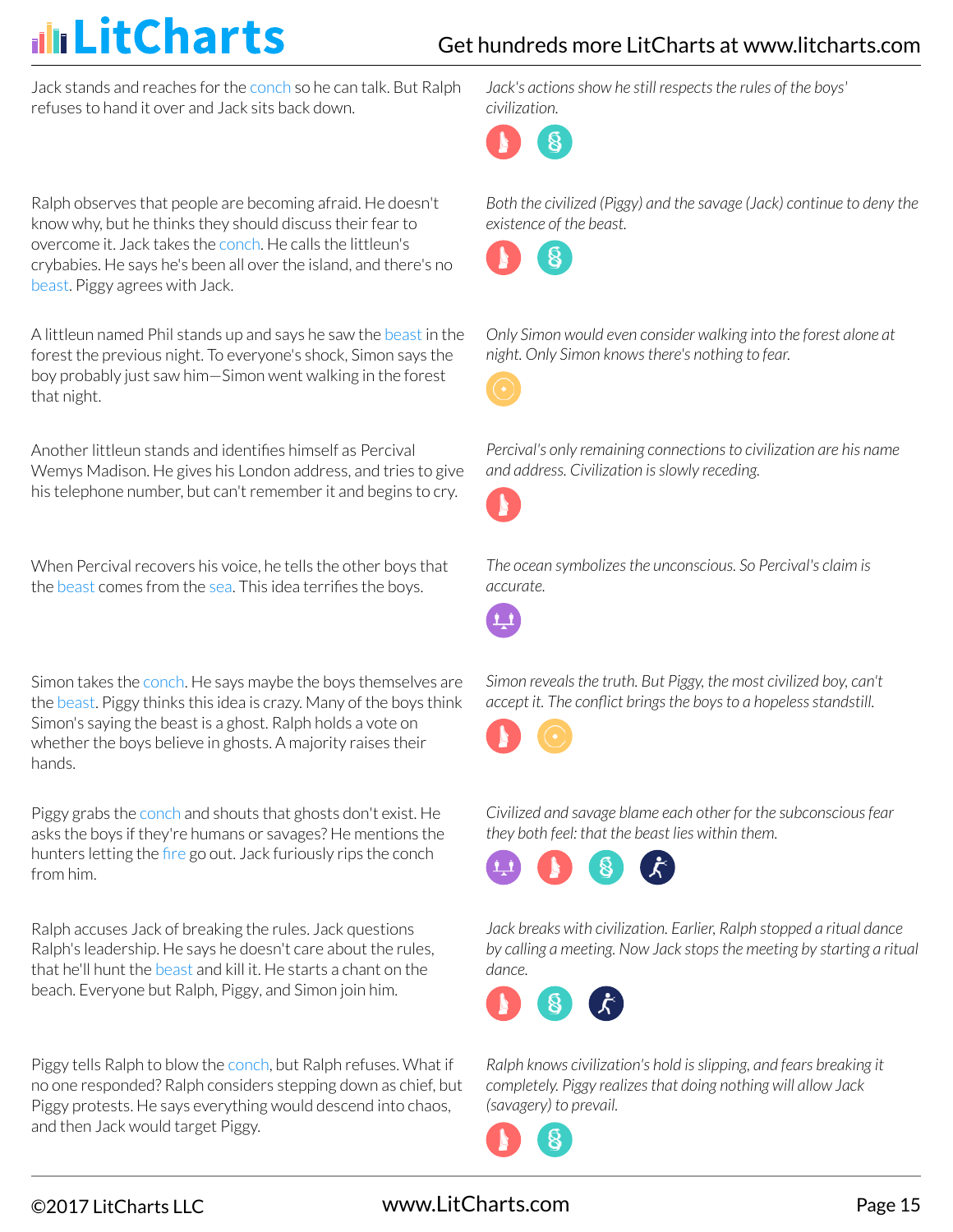The three boys wish adults were around to make everything better. Ralph wishes the adults would at least send them a sign. *To the boys, adults represent civilization.*



### CHAPTER 6

That night, airplanes battle in the night sky, high and far enough away that none of the boys wake. A dead pilot from one of the destroyed planes drifts down on a parachute and lands on the mountain top next to the signal fire.

Samneric are on fire duty on the mountain top, but they are asleep. When they wake in the early morning before dawn, they see the dead pilot in the shadows. It sits up and falls down when the wind catches the parachute, which they think are wings. They run to the beach in terror to tell the others that the beast chased them down the mountain.

Ralph calls a meeting that quickly becomes heated. Jack questions Ralph's decisions and leadership, mocks Piggy, and claims the conch no longer matters. For an instant it seems as if Jack might take over leadership of the boys, but Ralph turns the tables and wins everyone to his side by asking if they want to be rescued or not.

Ralph and the biguns agree to search the island. Piggy stays behind to look after the littleuns. At the far tip of the island, the biguns find a rock formation Jack calls the "castle." The rock is accessible only by a piece of stone forty feet above the water below. They think it might be the beast's hideout. Ralph, as the leader, volunteers to search it. Jack follows behind him.

The boys find no beast, but Jack is excited because the rock protects a cave and would make a terrific fort. It even has boulders, which, if pushed in the right way, could roll down to crush approaching enemies.

Jack and the other biguns want to stay and play at the fort, but Ralph says they have to go search the mountain for the beast and relight the signal fire.

*A sign from the adult world arrives. But it's a dead soldier, signalling that adult "civilization" also hides savagery within.*



*The sign from the adult world is the beast. The beast has put out the signal fire, which is the boys' last link to civilization.*



*The beast makes the boys crave a strong leader, giving Jack more weight. At the same time, most of the boys still favor rescue and civilization over savagery.*



*Jack follows Ralph to appear strong and undaunted in the eyes of other boys. He can't allow Ralph to upstage him and thereby appear to be the more courageous and deserving leader.*



*In Chapter 1, the boys move a boulder in fellowship. Now Jack is excited to use boulders to kill.*



*The other boys want to "have fun," Ralph wants to rebuild civilization in the form of the signal fire.*

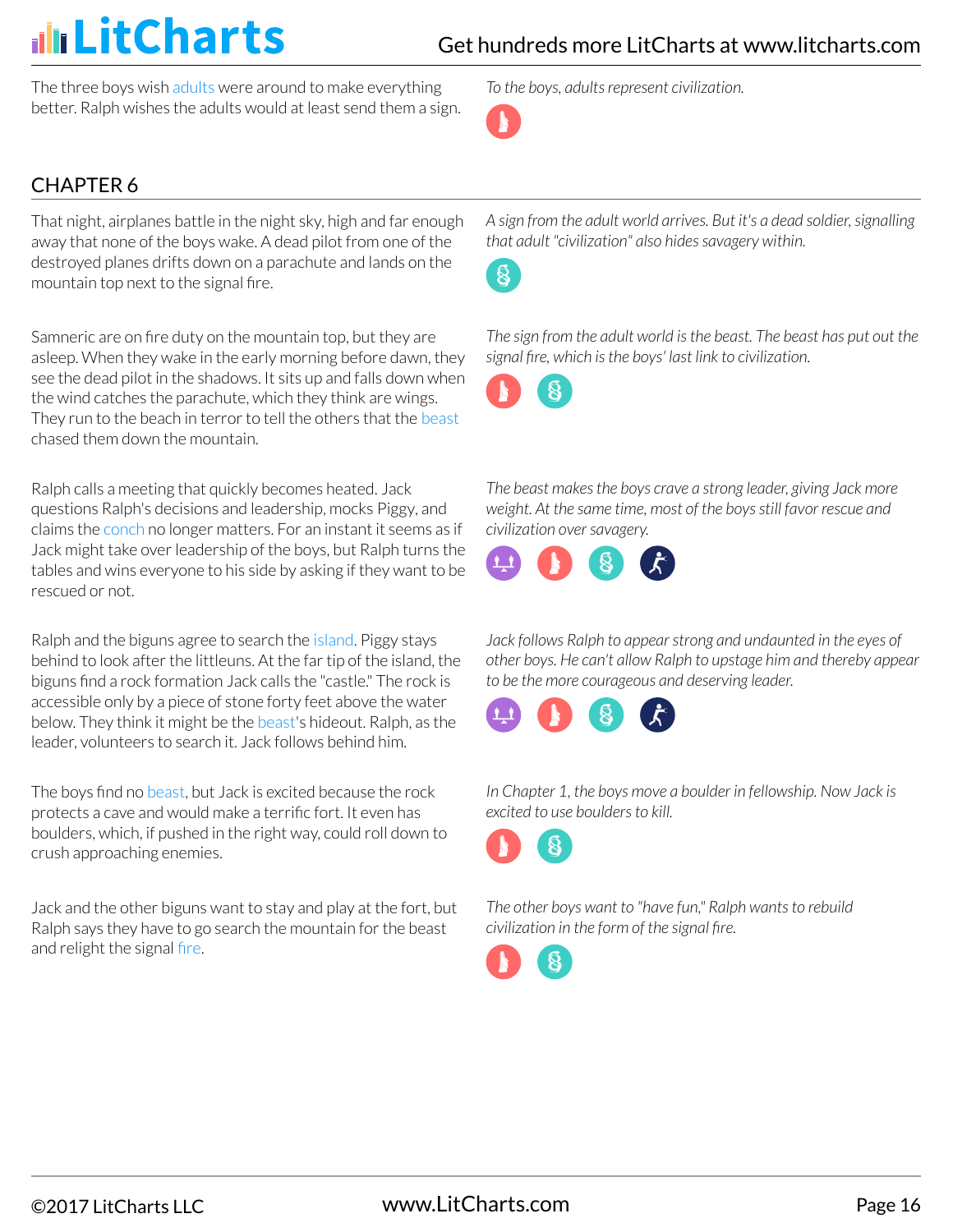### CHAPTER 7

While resting on the hike to the mountain, Ralph wishes he could cut his hair, clip his nails, and get cleaned up. Remembering his past in England, he stares at the ocean and thinks how big it is and how it separates the boys from civilization. Simon seems to read Ralph's mind, and reassures him. "You'll get back alright," he says.

A while later as they head through the jungle toward the mountain, the boys find signs of pigs. Ralph agrees that as long as they're going in the right direction, they can hunt. Soon, they come upon a wild boar. The boar gets away, but not before Ralph hits it in the side with a spear. Flushed with pride, Ralph reenacts the hunt with a bigun named Robert. Soon all the boys are involved, chanting "Kill the pig. Cut its throat." For a brief, moment, it seems like they might actually kill Robert.

The boys finally stop and discuss how to do the dance properly. Maurice suggests a drum and fire. Robert says they need to use a real pig next time, so they can really kill it. Jack suggests they use a littleun. All the other boys laugh.

Darkness falls before they reach the mountain. Ralph realizes that they need to send someone to tell Piggy they won't be back that night. Everyone's too frightened to volunteer, except Simon.

Jack mocks Ralph's concern for Piggy. Ralph asks Jack why he hates him. The question makes all the boys nervous.

At the base of the mountain, the boys stop for the night. But Jack questions Ralph's courage, and so Ralph agrees to climb right then. Only Roger agrees to accompany them. Halfway up the mountain, Ralph decides it's foolish to go up in the dark. Jack insists on going ahead as Ralph and Roger wait behind. A few minutes later Jack returns saying he saw something. The three boys climb the mountain to the peak, blinded by darkness. The wind blows. The parachutist sits up. The boys run for it.

CHAPTER 8

Back on the beach, Piggy can't believe the beast is real. He asks what they should do. Ralph isn't sure. He says the beast is sitting up by the signal fire as if trying to intercept their rescue. *The ocean symbolizes the subconscious, where the beast lurks; it does separate Ralph from civilization. Note that Simon predicts only Ralph's safe return, not his own.*



*Ralph's excitement at killing the shows that even he has a savage side to him, though it's more repressed. The ritual dance gains in power, almost killing Robert and foreshadowing future trouble.*



*All the boys' suggestions, from drums to human sacrifice, would make the dance more "savage," and foreshadow more violence.*



*Only Simon understands that the beast is within. He doesn't fear the jungle because the beast isn't there.*



*People are uncomfortable facing questions that hint at the beast within.*

*The conflict between Jack (savagery) and Ralph (civilization) for control and power serves only the beast's benefit. Here Jack and his savagery prevail, luring the boys deeper into believing in the beasts' physical existence.*



*The intellectual Piggy can't fathom the beast's existence. Ralph considers the beast an enemy of civilization and rescue.*

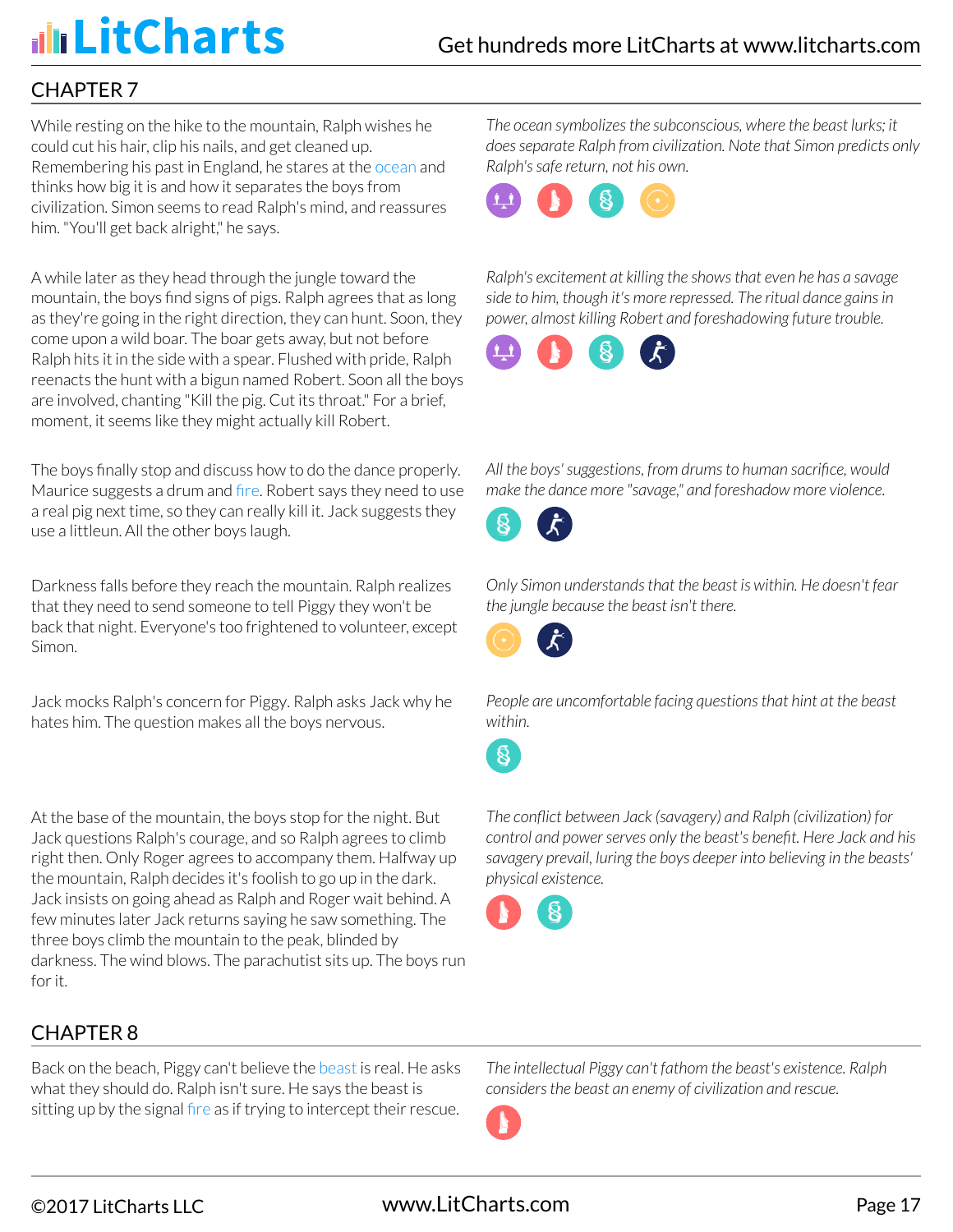## Get hundreds more LitCharts at [www.litcharts.com](https://www.litcharts.com/)

Jack says his hunters could kill the beast. Ralph says they're just boys with sticks. Infuriated, Jack blows the conch to call a meeting. Ralph begins to talk but Jack says he called the meeting with the conch, so he should get to speak. Ralph lets him. Jack says they've seen the beast: it's a hunter.

Next Jack accuses Ralph of belittling the hunters. He says Ralph is like Piggy and isn't a proper chief. Jack calls for a vote to remove Ralph and make Jack chief. Nobody votes for Jack.

Jack storms off, humiliated and crying. He vows to form a new group, and says anyone can join him when he hunts. He disappears into the forest. Everyone is stunned, but the meeting continues. Simon suggests they climb the mountain. Piggy considers the suggestion insane. He says they should just build a signal fire on the beach.

The boys build the fire and the littleuns dance and sing. After the fire, Ralph realizes that all the biguns but Samneric and Piggy have disappeared. Most have gone to join Jack.

Simon has wandered alone into the forest. He enters a secret glade and sits there in the sun. Though he gets thirstier and thirstier, he continues to sit.

Elsewhere in the jungle, Jack declares himself chief of the boys who have joined him. As chief, he says he's going to get more "biguns away from the conch." He also says that when his tribe hunts they'll leave some of the kill for the beast. That way, it won't bother them. Jack leads the boys into the forest.

The boys track, corner, and kill a big sow (a female pig). Jack cuts off its head. He decides they'll raid Ralph's camp fore fire to cook the pig, and invite everyone to a feast. Roger, meanwhile, sharpens a stick at both ends. They stake the pig head on the stick and leave it as an offering to the beast.

Simon witnesses the killing and staking of the pig from his secret spot in the glade. Simon is thirsty and exhausted, and the pig's head seems to talk to him. It tells him to leave and go back to the others. He stares at the pig's head, at the Lord of the Flies, and seems to recognize it.

Jack emerges from the forest into Ralph's camp. As his followers steal fire from the signal fire, he invites Ralph's group to come his feast, then disappears.

*By blowing the conch to call a meeting, Jack shows he's still playing by civilization's rules. Note that Jack links himself and his boys to the beast by calling it a hunter.*



*The boys' allegiance still remains with civilization and order. They're unwilling to surrender to savagery…so far.*



*Jack (savagery) forms his own tribe outside civilization. Simon (spirituality) suggests they confront the beast. Piggy (civilization) strives to find a way to ignore and hide from the beast.*



*A turning point: publicly the biguns are unwilling to oppose civilization, but privately they choose Jack, the beast, and savagery.*



*Like other religious mystics, Simon fasts and meditates.*

*Jack now treats the beast like a god. The other boys' fear of the beast increases their loyalty to Jack. Savage chiefs both fear the beast and use it to gain power.*

8

*Jack and his tribe decide to attack Ralph's civilization. Their offering makes clear that to them the beast is now a god who demands sacrifice.*



*Simon recognizes that the offering to the beast actually is the beast. In trying to appease the beast by sacrificing to it, Jack's tribe is actually making the beast more powerful.*



*The purpose of fire has changed from rescue to cooking for survival.*



## ©2017 LitCharts LLC www.LitCharts.com Page 18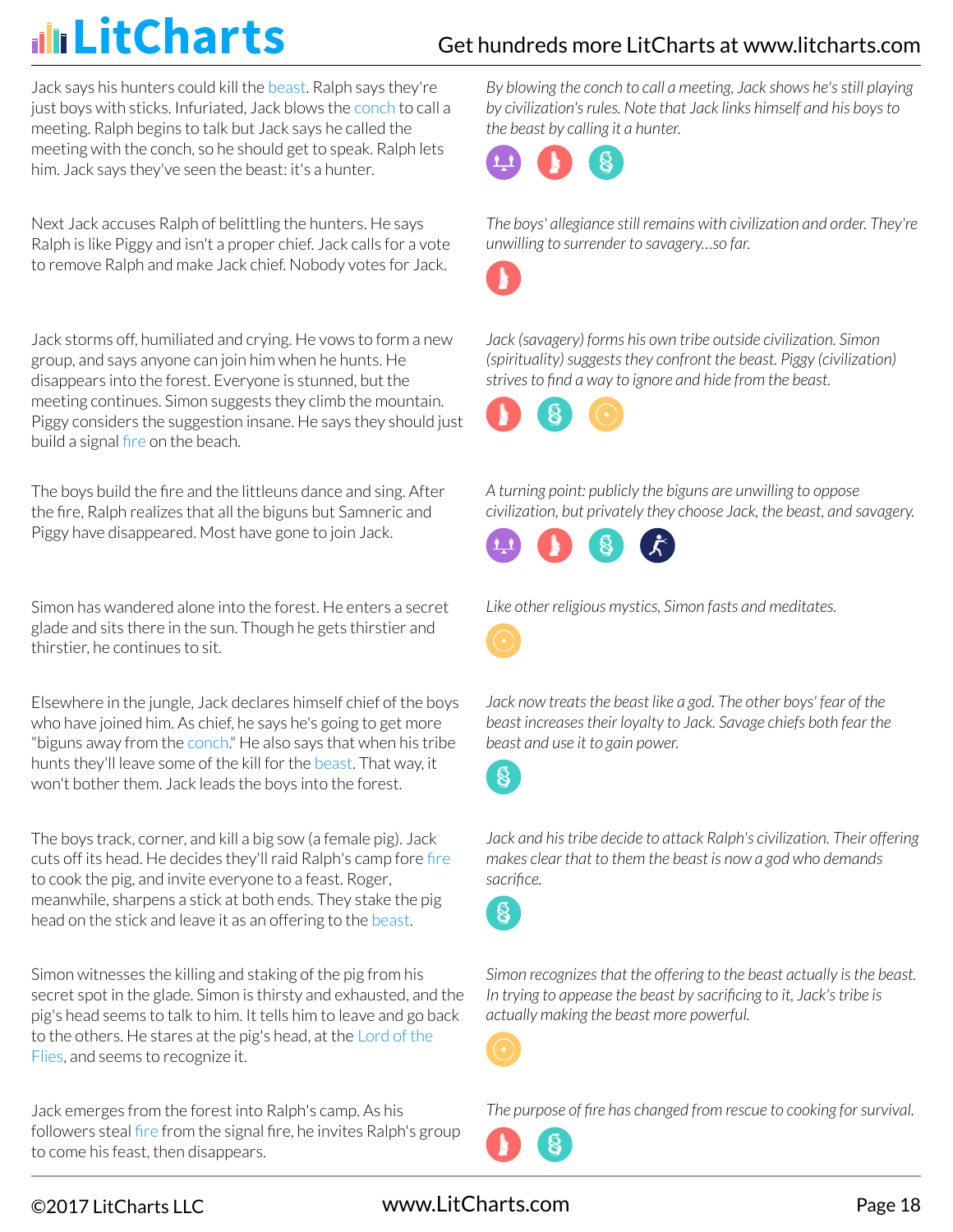## Get hundreds more LitCharts at [www.litcharts.com](https://www.litcharts.com/)

Simon is on the verge of having a fit in the forest. The pig's head, the Lord of the Flies, speaks to him: "I'm the Beast … You knew, didn't you? I'm part of you?" As Simon descends into a faint, the Lord of the Flies says, "We are going to have fun on this island!" The beast warns Simon that if he tries to interfere Jack, Roger, Maurice, Robert, Bill, Piggy, and Ralph will "do" him.

*The beast links itself to "fun" (savagery) and confirms it exists within men. The beast's threat is surprising: it says Piggy and Ralph will act with Jack and his tribe to kill Simon. The beast claims both civilization and savagery as allies against Simon's spiritual truth.*



### CHAPTER 9

Simon wakes as a storm gathers over the island. He climbs the mountain even though he's staggering with exhaustion. He sees the "beast" and realizes that it's just a dead parachutist. He untangles the cords holding the parachutist in place, and heads down the mountain to tell the others.

Meanwhile, everyone but a few littleuns and Ralph and Piggy have gone to Jack's feast. Ralph mocks the feast as a bunch of boys "pretending" to act like a tribe. But the lure of food proves too much for Piggy, who suggests they go to the feast "to make sure nothing happens."

Jack acts like a savage chief at the feast. His face is painted and he wears a crown of leaves. Jack commands and the other boys obey him.

When Ralph arrives, Jack asks the gathered boys who will join his tribe. Ralph says that he's still chief and has the conch, but Jack says the conch has no authority on this side of the island.

It starts to rain, and Ralph laughs that Jack's tribe had no foresight to build shelters. In response, Jack whips the group into "their dance." They form a chanting circle: "Kill the beast! Cut his throat!" Roger pretends to be a pig at the center of the circle, but eventually stops. Even Ralph and Piggy press forward. The circle of boys becomes a frenzied mob.

Suddenly, Simon staggers from the forest, shouting the news about the dead parachutist. In their frenzied dance, though, the other boys think that *he's* the beast. They surround him, and beat and claw him to death. The rain pours down. Wind lifts the parachutist and sails it toward the boys, who run screaming. Simon's body washes out to sea.

*Simon goes to the mountaintop, a symbolic journey, and learns the truth. Like other religious figures, Simon then seeks to spread his enlightenment to others.*

*Piggy is betrayed by his stomach: he wants meat. But Piggy tries to hide his savage desire for food by making up "civilized" excuses for attending the feast.*



*The boys have traded freedom for the security of an all-powerful ruler.*



*Jack claims to be beyond the conch's (civilization's) reach. He's become a savage.*



*Civilization creates security by building protective shelters. Savages do the same by forming mobs that allow individuals to forget their fears. Both strategies involve hiding from fear, from the beast within.*



*The Lord of the Flies' prediction comes true: all the boys murder Simon. Like Jesus Christ, he was killed while trying to deliver the spiritual truth.*

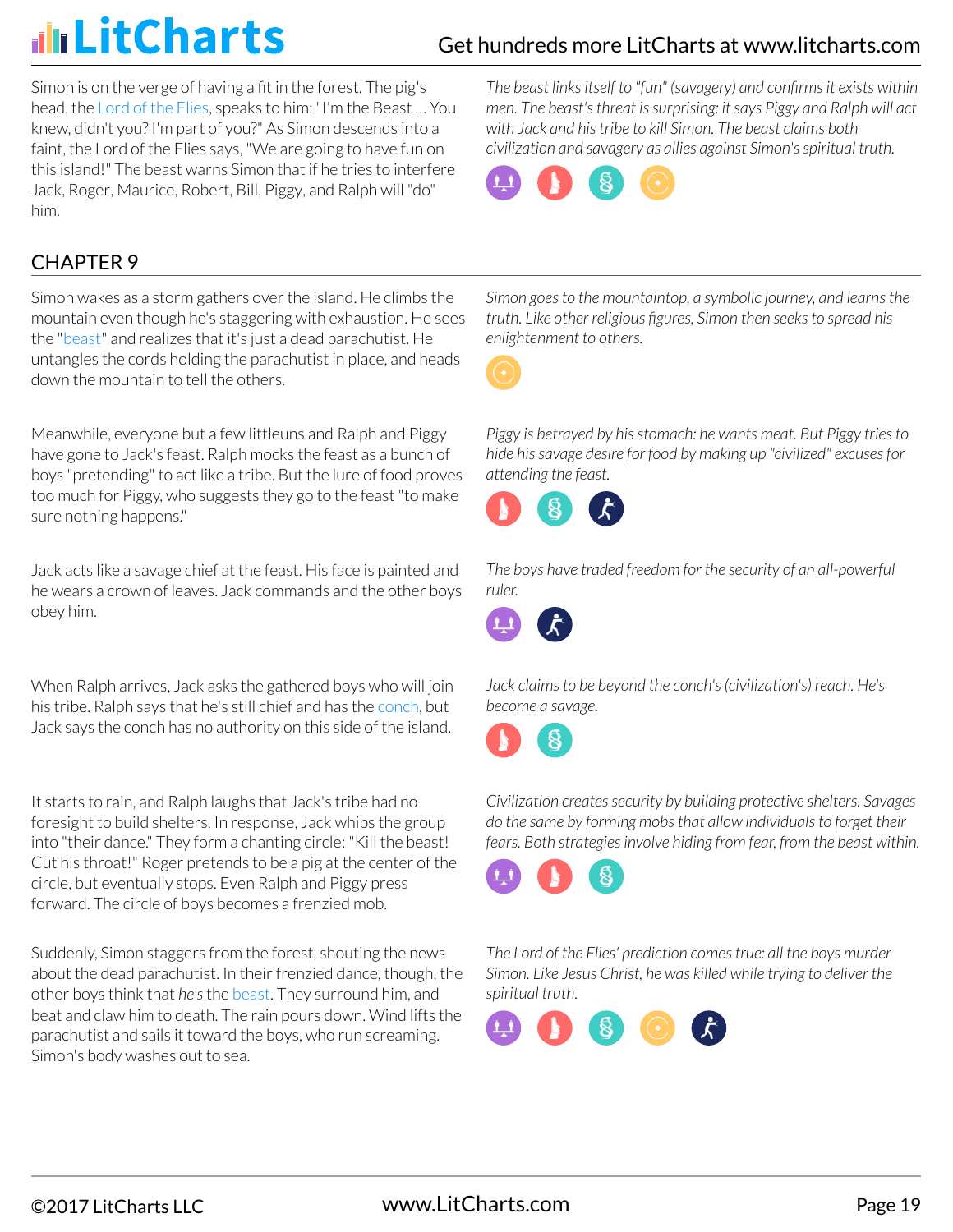### CHAPTER 10

The next morning, Piggy and Ralph discover that every bigun except them and Samneric has joined Jack's tribe. Ralph tells Piggy that the "beast" that came out of the forest was Simon, and that they murdered him. Piggy screams that it was an accident. When Samneric show up, all four boys pretend they left the feast early, before the dance.

Jack moves his tribe to Castle Rock. He orders his savages to post a guard and beat anyone who disobeys or displeases him. Jack says that the thing that crawled out of the forest the previous night was the beast. But he says that they didn't kill it, because it's impossible for *them* to ever kill *it*.

Jack says they'll go hunting tomorrow and have a feast. To cook the meat, they'll raid Ralph's group for Piggy's glasses. Meanwhile, Ralph, Piggy, and Samneric discover four people aren't enough to keep the fire going. They decide to keep it burning only during the day. That night, Jack and his hunters attack while everyone is asleep. Ralph and Eric beat each other up, and Piggy protects the conch, while Jack steals Piggy's glasses.

*The "civilized" boys can't admit their part in Simon's murder. Civilization exists to suppress and hide from the savage instincts, the "beast" within, that made them kill.*



*Jack claims Simon was the Beast, but denies they actually killed it. If they'd killed the beast, why would the tribe need him to be chief?*



*The "civilized" boys stop trying to keep the signal fire burning at night: a symbolic surrender to savagery. The savages, meanwhile, are willing to give up the chance at rescue completely to get the technology of Piggy's glasses to build cooking fires.*



## CHAPTER 11

Though only Piggy, Ralph, and Samneric remain in their group, Piggy tells Ralph to blow the conch to call an assembly. He does. They decide to go to Castle Rock. Piggy plans to ask Jack to give back his glasses because "what's right's right." Ralph, Sam, and Eric decide to carry spears, but Piggy insists on holding only the conch.

At Castle Rock, Ralph blows the conch. Roger throws a rock, though he purposely misses the twins and the other savages remain quiet.

Jack appears from the forest behind Ralph's group, followed by hunters carrying a pig on a spit. Ralph calls Jack a thief. Jack attacks him. The two boys fight, but only with the sides of the spears, and soon wear themselves out.

Ralph demands that Jack return Piggy's glasses. He mentions again the importance of the signal fire. Jack's tribe has only a cooking fire, he points out. In response, Jack orders his hunters to surround and tie up Samneric. He says to Ralph, "See? They do what I want."

*Piggy literally holds on to civilization (the conch). His civilized argument based on "what's right" ignores the savage rule of dominance by the strong.*



*Civilization still has a hold on Roger.*



*Civilization confronts savagery head on, but not completely: the boys aren't really trying to kill each other…yet.*

*Ralph emphasizes the importance of rescue, but Jack and his group no longer care about rescue. They simply obey Jack.*

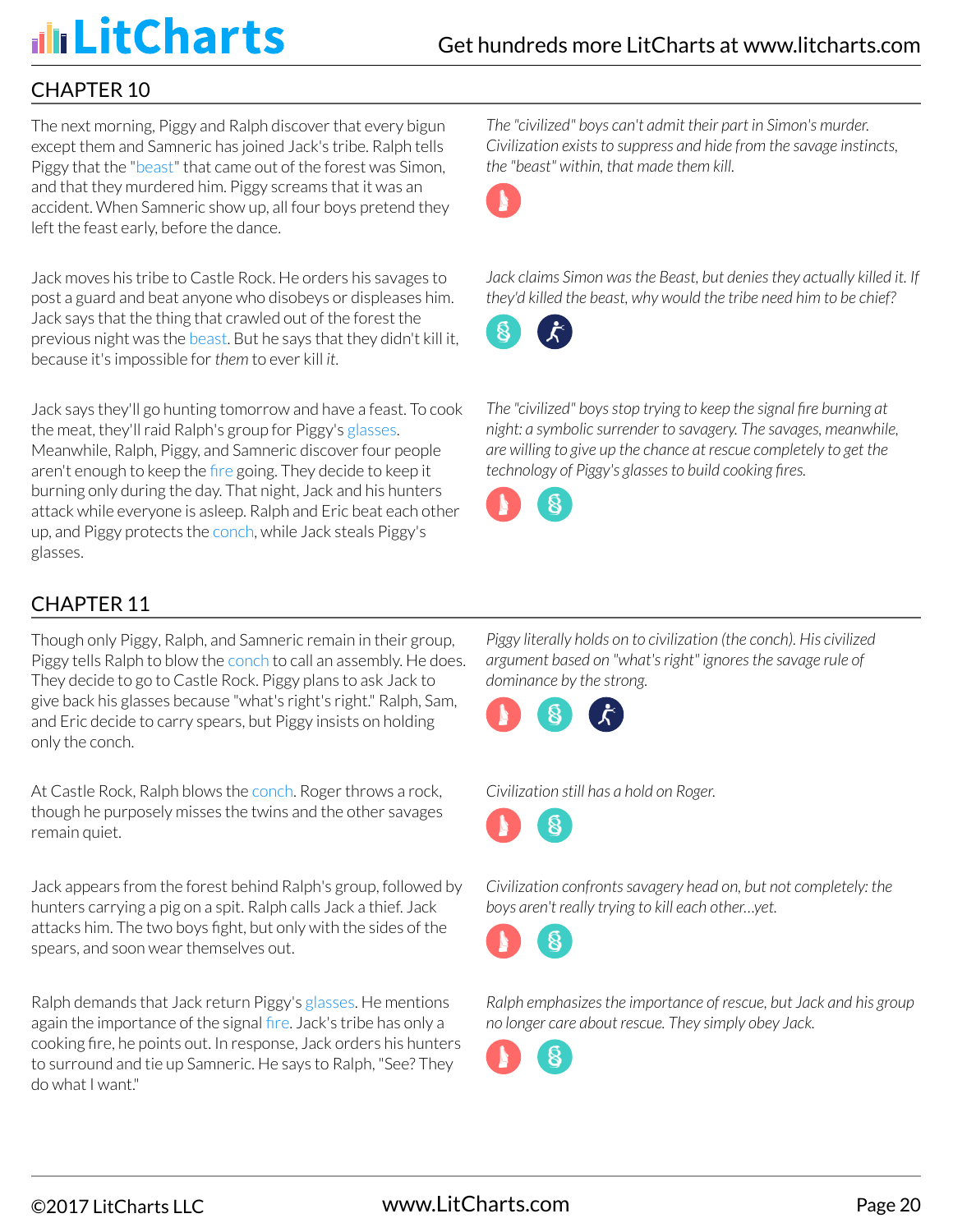Ralph and Jack start to fight again, but Piggy asks to speak and Ralph relents. Piggy raises the conch and once more calls them all kids, and argues that it's better to be sensible than savage.

Roger pushes a boulder from the fort. Ralph dives out of the way, but Piggy can't see without his glasses: the boulder hits him head on, and the conch explodes. The boulder pushes Piggy over the cliff onto the rocks below. Blood leaks from his head, and a wave pulls his dead body into the sea.

Stunned silence descends over the tribe. But suddenly Jack screams and throws his spear at Ralph, aiming to kill. Ralph runs into the jungle, dodging as more boys throw their spears at him.

The tribe brings Samneric into the fort. Jack prods them with his spear to terrorize them into joining his tribe. Roger brushes past Jack, making it clear that he knows how to inflict torture.

*Piggy makes one last appeal for civilization over savagery.*



*Roger leaps into savager, destroying Intelligence and Law, in the form of Piggy and the conch. Only Ralph, symbol of government, remains.*



*Jack also breaks completely free from civilization, and takes the rest of his tribe with him.*

8

*Jack loves power, but Roger loves causing pain. Remember when he threw rocks at the littleun? Now he can torture for real.*



### CHAPTER 12

Ralph spies on Castle Rock from a hiding place in the forest. He thinks the boys have become savages and knows Jack will try to kill him.

In the jungle, Ralph comes upon the skull of a pig hung on a spear staked into the ground. He punches it and the skull splits.

Ralph returns to spy on Castle Rock. Samneric are guarding the gates. He sneaks up to them. Frightened of Jack and Roger, Samneric beg Ralph to leave. But first they give him meat and tell him the tribe will hunt him tomorrow. Roger, they say, has sharpened a stick at both ends. Ralph doesn't understand what this means.

Ralph tells Samneric he's going to hide in a nearby thicket so they can misdirect the tribe. As he runs off, he hears Samneric arguing with someone.

The next morning Ralph hides in the thicket. But it's soon surrounded: Samneric have been tortured into revealing Ralph's location.

*Jack must destroy Ralph for savagery to prevail over civilization.*



*The Lord of the Flies is a hollow skull: its true power exists within men.*



*The sharpened stick recalls the stick on which Jack's tribe staked the pig head. The tribe plans to hunt Ralph, the last symbol of civilization, like a pig and stake his head as an offering to the beast.*



*Ralph still trusts Samneric as friends, as rational civilized people.*



*As a civilized person, Ralph can't understand the power of torture.*

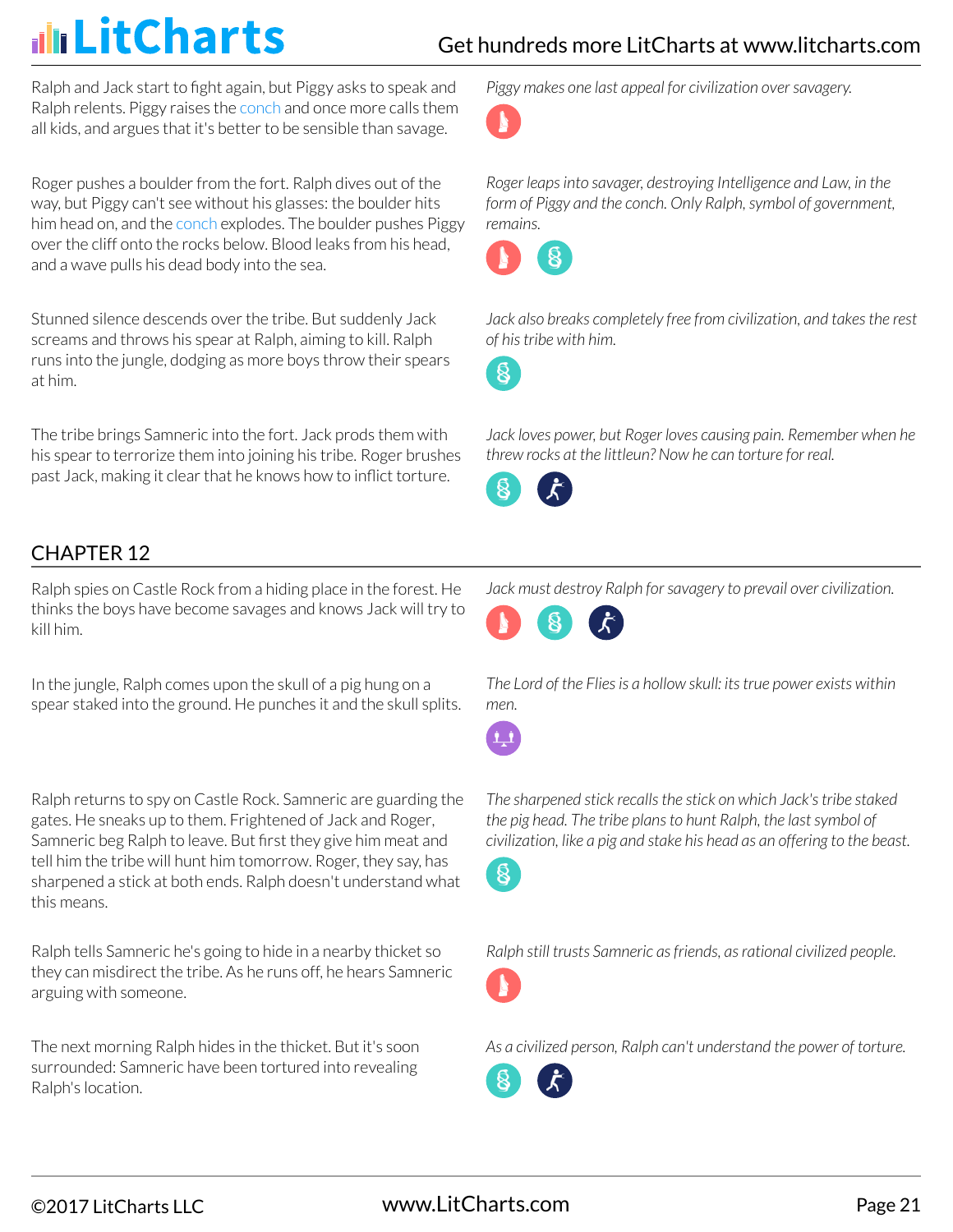### Get hundreds more LitCharts at [www.litcharts.com](https://www.litcharts.com/)

The tribe first rolls boulders at the thicket and then tries to storm it. They can't get in, so they set the thicket on fire. Ralph breaks from the thicket and runs into the jungle. The tribe follows, spreading out behind to search for him.

As the jungle burns, the tribe chases Ralph from hiding place to hiding place. He has no time to think or plan: he can only run or hide or attack.

The tribe slowly surrounds him, until Ralph is forced onto the open beach, where he'll surely be killed. But in front of him stands an officer of the British Navy. The smoke from the burning jungle caught the ship's attention.

The savages trickle out of the forest behind Ralph. The officer asks who's in charge. Ralph says he is. Jack is quiet. Percival Wemys Madison tries and fails to say his own name.

The officer asks if they're having a war, and jokingly asks if they've had any casualties. He's stunned when Ralph says two. The officer says he would have expected more from British boys. Ralph begins to cry, thinking of Piggy. All of the other boys begin to cry as well.

The officer, uncomfortable at this outpouring of emotion, turns to look at the more comforting sight of his warship anchored out at sea.

*Technology and fire, formerly symbols of civilization, have become tools of savagery, used to kill.*

 $\delta$ 



8

*The fire the savages use to try to kill Ralph accomplishes what the signal fire couldn't—it attracts a rescue ship from civilization.*

*With civilization restored, Ralph regains leadership. Percival's failure to recall his name shows the depth of the boys' savagery.*



*The British pride themselves on being civilized. But Ralph cries because he's learned first hand just how fragile civilization is.*



*Hypocritical civilization: the officer prefers his warship (savagery) to facing human emotion.*